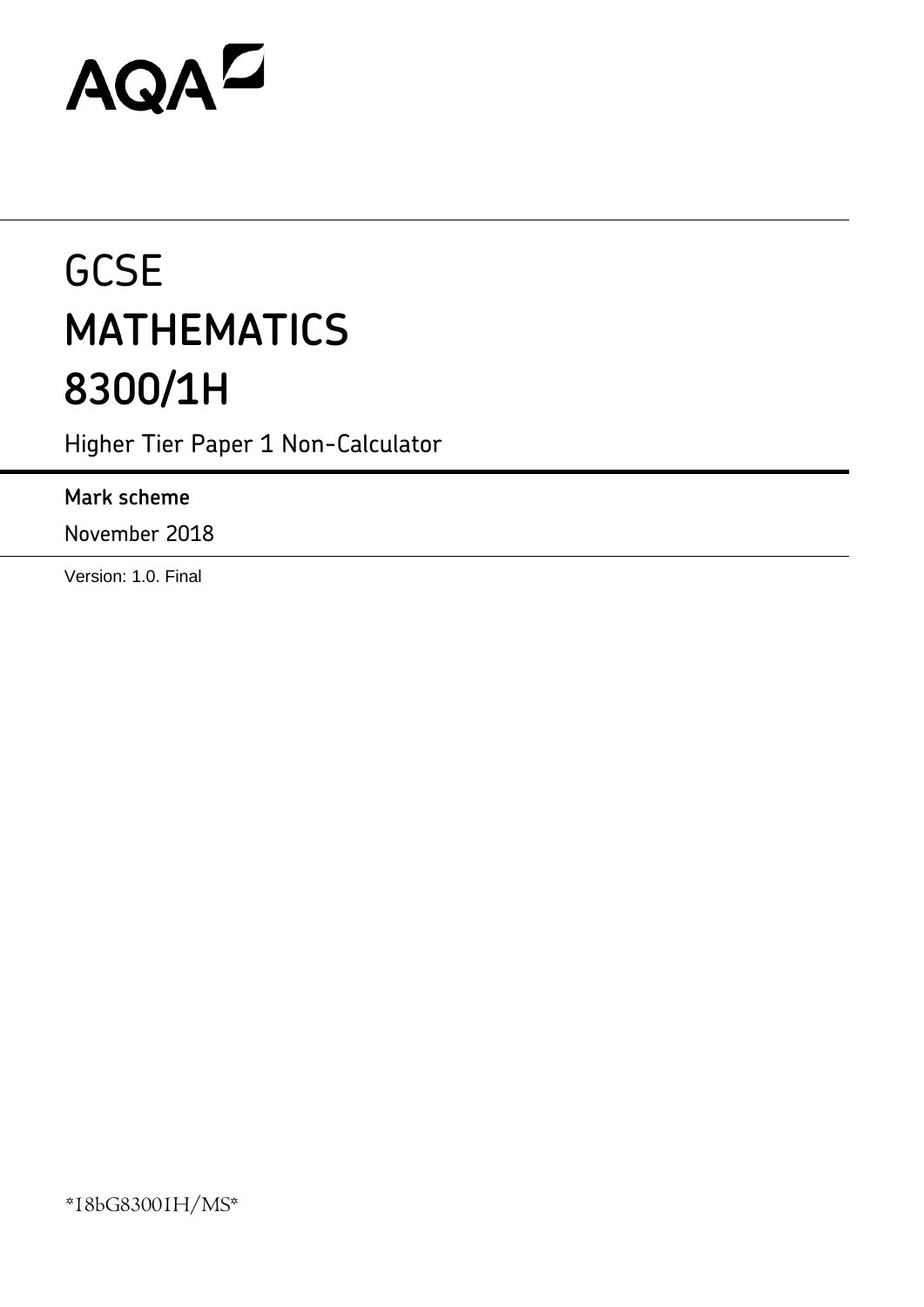Mark schemes are prepared by the Lead Assessment Writer and considered, together with the relevant questions, by a panel of subject teachers. This mark scheme includes any amendments made at the standardisation events which all associates participate in and is the scheme which was used by them in this examination. The standardisation process ensures that the mark scheme covers the students' responses to questions and that every associate understands and applies it in the same correct way. As preparation for standardisation each associate analyses a number of students' scripts. Alternative answers not already covered by the mark scheme are discussed and legislated for. If, after the standardisation process, associates encounter unusual answers which have not been raised they are required to refer these to the Lead Assessment Writer.

It must be stressed that a mark scheme is a working document, in many cases further developed and expanded on the basis of students' reactions to a particular paper. Assumptions about future mark schemes on the basis of one year's document should be avoided; whilst the guiding principles of assessment remain constant, details will change, depending on the content of a particular examination paper.

Further copies of this mark scheme are available from aqa.org.uk

Copyright © 2018 AQA and its licensors. All rights reserved.

AQA retains the copyright on all its publications. However, registered schools/colleges for AQA are permitted to copy material from this booklet for their own internal use, with the following important exception: AQA cannot give permission to schools/colleges to photocopy any material that is acknowledged to a third party even for internal use within the centre.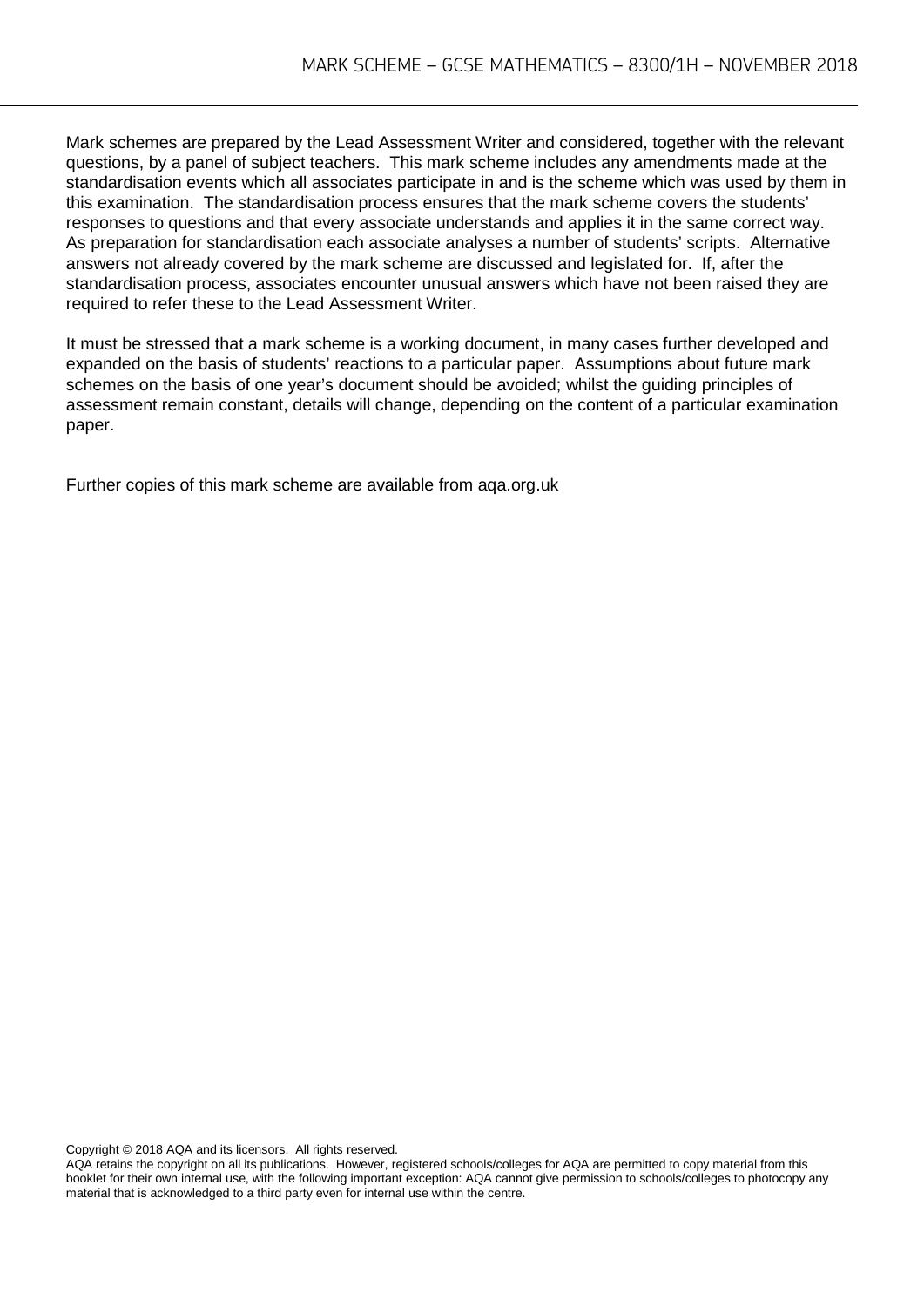#### **Glossary for Mark Schemes**

GCSE examinations are marked in such a way as to award positive achievement wherever possible. Thus, for GCSE Mathematics papers, marks are awarded under various categories.

If a student uses a method which is not explicitly covered by the mark scheme the same principles of marking should be applied. Credit should be given to any valid methods. Examiners should seek advice from their senior examiner if in any doubt.

| M               | Method marks are awarded for a correct method which could lead<br>to a correct answer.                                                       |
|-----------------|----------------------------------------------------------------------------------------------------------------------------------------------|
| A               | Accuracy marks are awarded when following on from a correct<br>method. It is not necessary to always see the method. This can be<br>implied. |
| B               | Marks awarded independent of method.                                                                                                         |
| ft              | Follow through marks. Marks awarded for correct working<br>following a mistake in an earlier step.                                           |
| <b>SC</b>       | Special case. Marks awarded for a common misinterpretation<br>which has some mathematical worth.                                             |
| M dep           | A method mark dependent on a previous method mark being<br>awarded.                                                                          |
| <b>B</b> dep    | A mark that can only be awarded if a previous independent mark<br>has been awarded.                                                          |
| <b>oe</b>       | Or equivalent. Accept answers that are equivalent.                                                                                           |
|                 | eg accept 0.5 as well as $\frac{1}{2}$                                                                                                       |
| [a, b]          | Accept values between a and b inclusive.                                                                                                     |
| [a, b)          | Accept values $a \leq$ value $\leq b$                                                                                                        |
| 3.14            | Accept answers which begin 3.14 eg 3.14, 3.142, 3.1416                                                                                       |
| Use of brackets | It is not necessary to see the bracketed work to award the marks.                                                                            |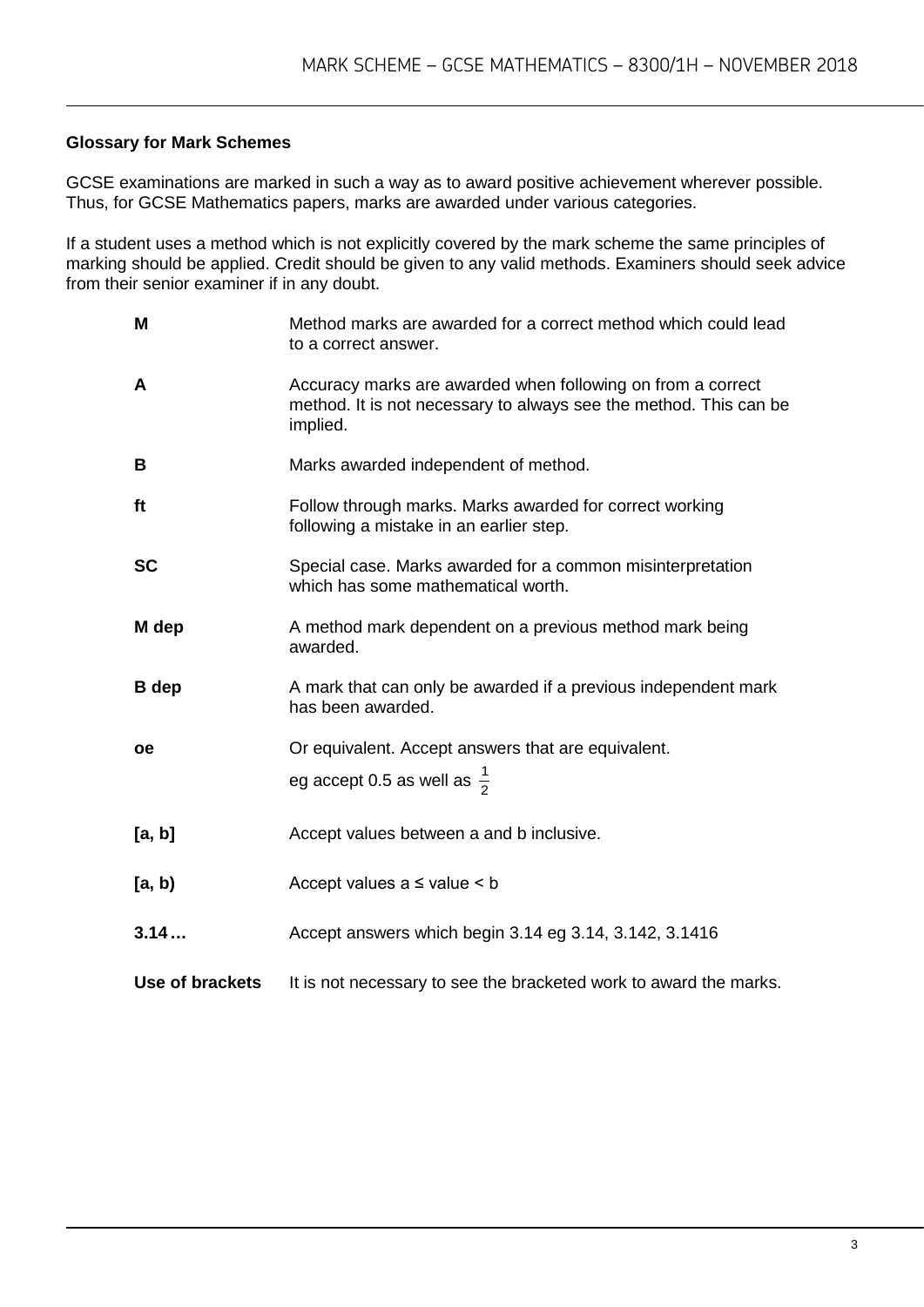#### Examiners should consistently apply the following principles

#### **Diagrams**

Diagrams that have working on them should be treated like normal responses. If a diagram has been written on but the correct response is within the answer space, the work within the answer space should be marked. Working on diagrams that contradicts work within the answer space is not to be considered as choice but as working, and is not, therefore, penalised.

#### **Responses which appear to come from incorrect methods**

Whenever there is doubt as to whether a student has used an incorrect method to obtain an answer, as a general principle, the benefit of doubt must be given to the student. In cases where there is no doubt that the answer has come from incorrect working then the student should be penalised.

#### **Questions which ask students to show working**

Instructions on marking will be given but usually marks are not awarded to students who show no working.

#### **Questions which do not ask students to show working**

As a general principle, a correct response is awarded full marks.

#### **Misread or miscopy**

Students often copy values from a question incorrectly. If the examiner thinks that the student has made a genuine misread, then only the accuracy marks (A or B marks), up to a maximum of 2 marks are penalised. The method marks can still be awarded.

#### **Further work**

Once the correct answer has been seen, further working may be ignored unless it goes on to contradict the correct answer.

#### **Choice**

When a choice of answers and/or methods is given, mark each attempt. If both methods are valid then M marks can be awarded but any incorrect answer or method would result in marks being lost.

#### **Work not replaced**

Erased or crossed out work that is still legible should be marked.

#### **Work replaced**

Erased or crossed out work that has been replaced is not awarded marks.

#### **Premature approximation**

Rounding off too early can lead to inaccuracy in the final answer. This should be penalised by 1 mark unless instructed otherwise.

#### **Continental notation**

Accept a comma used instead of a decimal point (for example, in measurements or currency), provided that it is clear to the examiner that the student intended it to be a decimal point.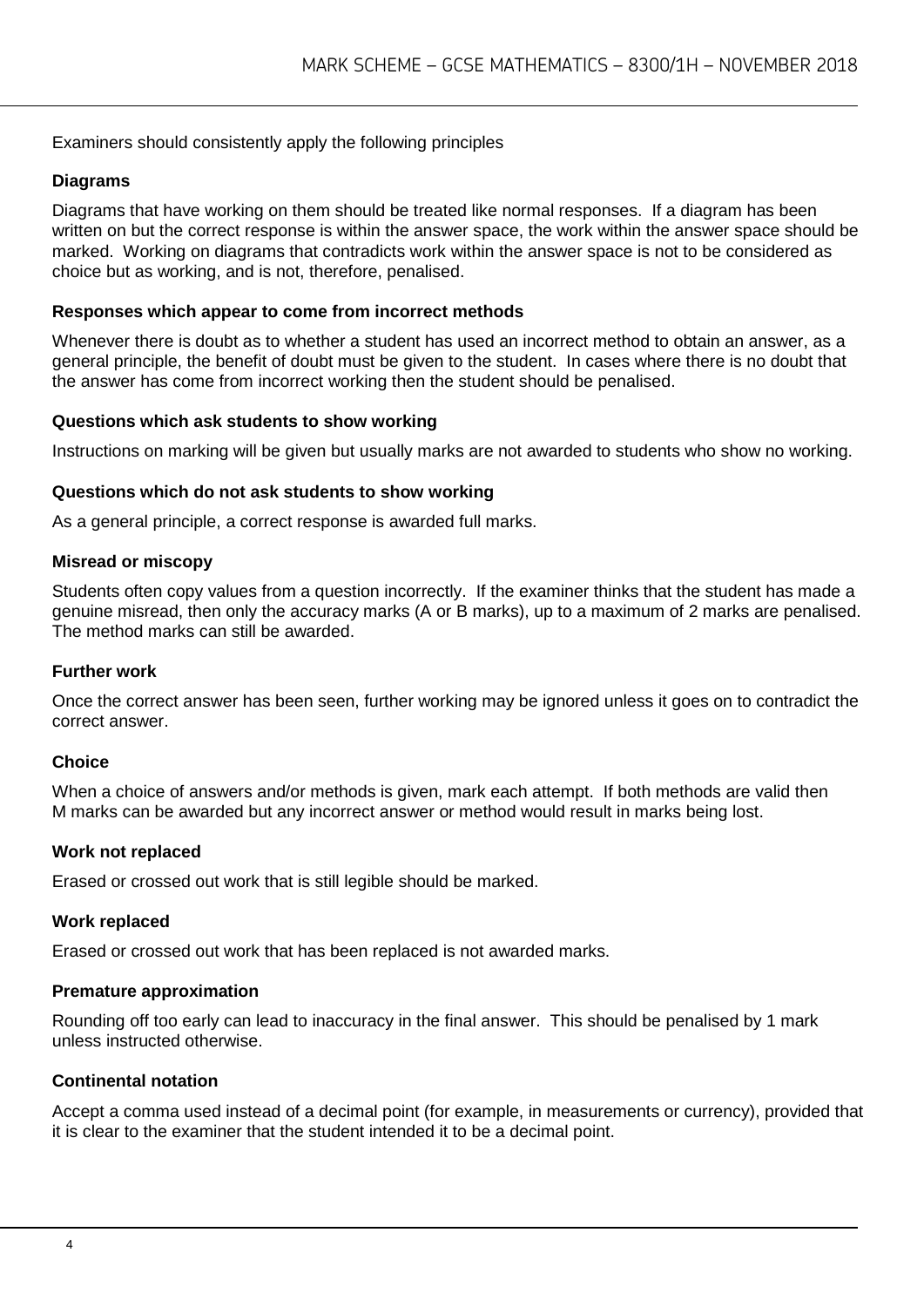| Question     | <b>Answer</b>        | <b>Mark</b> | <b>Comments</b> |
|--------------|----------------------|-------------|-----------------|
|              | $5^8$                | <b>B1</b>   |                 |
|              |                      |             |                 |
| $\mathbf{2}$ | $200\pi$             | <b>B1</b>   |                 |
|              |                      |             |                 |
| $\mathbf{3}$ | 22a                  | <b>B1</b>   |                 |
|              |                      |             |                 |
| 4            | $\frac{\sqrt{3}}{2}$ | <b>B1</b>   |                 |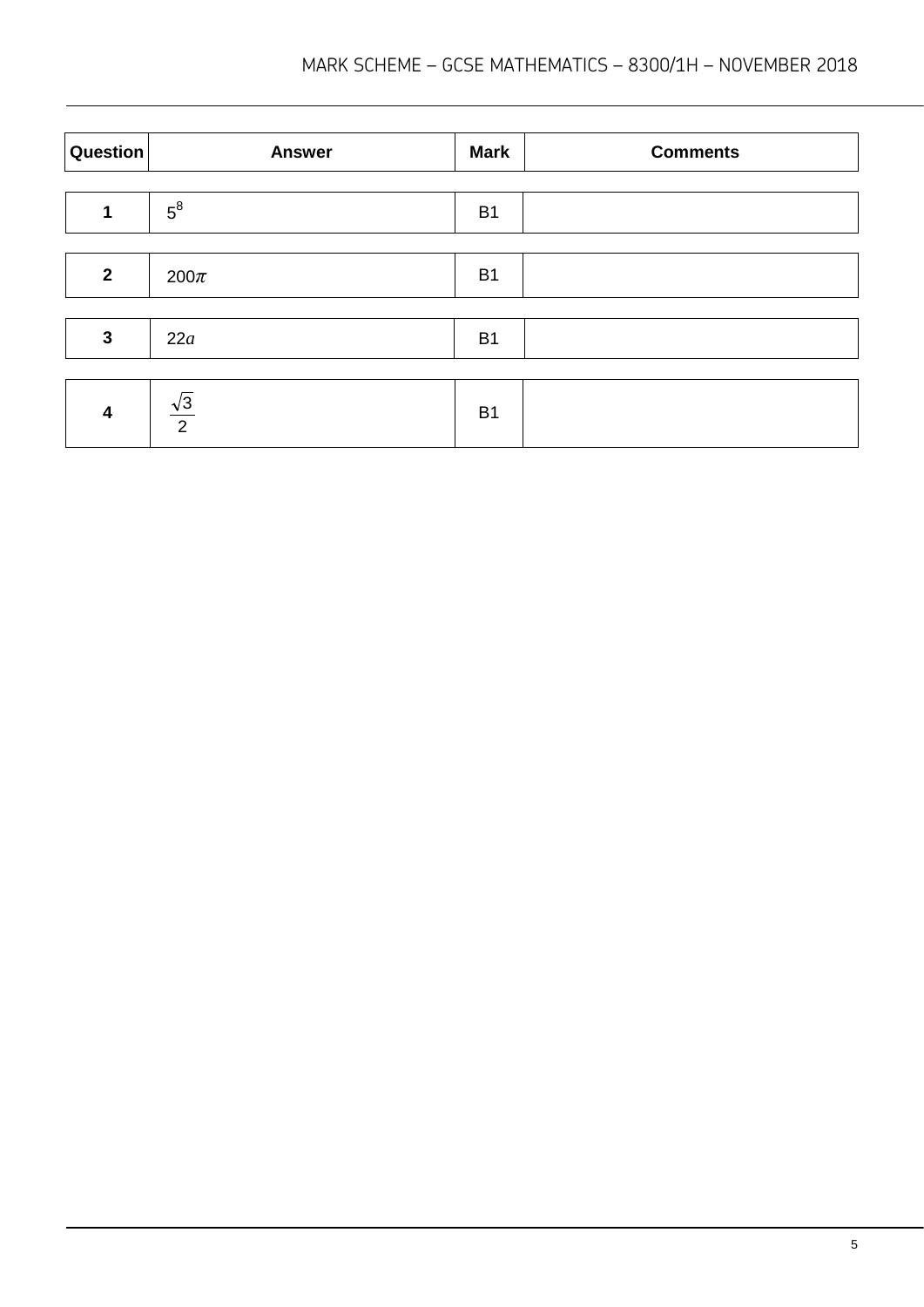| Question | <b>Answer</b>                              | <b>Mark</b>      | <b>Comments</b>                                                                                                                                                                                                                     |  |  |
|----------|--------------------------------------------|------------------|-------------------------------------------------------------------------------------------------------------------------------------------------------------------------------------------------------------------------------------|--|--|
|          | <b>Alternative method 1</b>                |                  |                                                                                                                                                                                                                                     |  |  |
|          | $\frac{17}{2}$ or $\frac{8}{3}$            | M1               | oe fractions                                                                                                                                                                                                                        |  |  |
|          | their $\frac{17}{2}$ x their $\frac{3}{8}$ | M <sub>1</sub>   | conversion of both mixed numbers to<br>improper fractions and multiplication of<br>the conversion of $8\frac{1}{2}$ by the reciprocal<br>of the conversion of $2\frac{2}{3}$                                                        |  |  |
|          | 51<br>16                                   | A <sub>1</sub>   | oe fraction or decimal                                                                                                                                                                                                              |  |  |
|          | $3\frac{3}{16}$                            | B <sub>1ft</sub> | oe mixed number<br>ft correct conversion of their improper<br>fraction to a mixed number                                                                                                                                            |  |  |
| 5        | <b>Alternative method 2</b>                |                  |                                                                                                                                                                                                                                     |  |  |
|          | $\frac{17}{2}$ or $\frac{8}{3}$            | M <sub>1</sub>   | oe fractions                                                                                                                                                                                                                        |  |  |
|          | $\frac{51}{6} \div \frac{16}{6}$           | M1               | conversion of both mixed numbers to<br>improper fractions, correct conversion to<br>improper fractions with a common<br>denominator and division of the<br>conversion of $8\frac{1}{2}$ by the conversion of<br>۷<br>$2\frac{2}{3}$ |  |  |
|          | 51<br>16                                   | A <sub>1</sub>   | oe fraction or decimal                                                                                                                                                                                                              |  |  |
|          | $3\frac{3}{16}$                            | B <sub>1ft</sub> | oe mixed number<br>ft correct conversion of their improper<br>fraction to a mixed number                                                                                                                                            |  |  |

### **The Additional Guidance for question 5 is on the next page**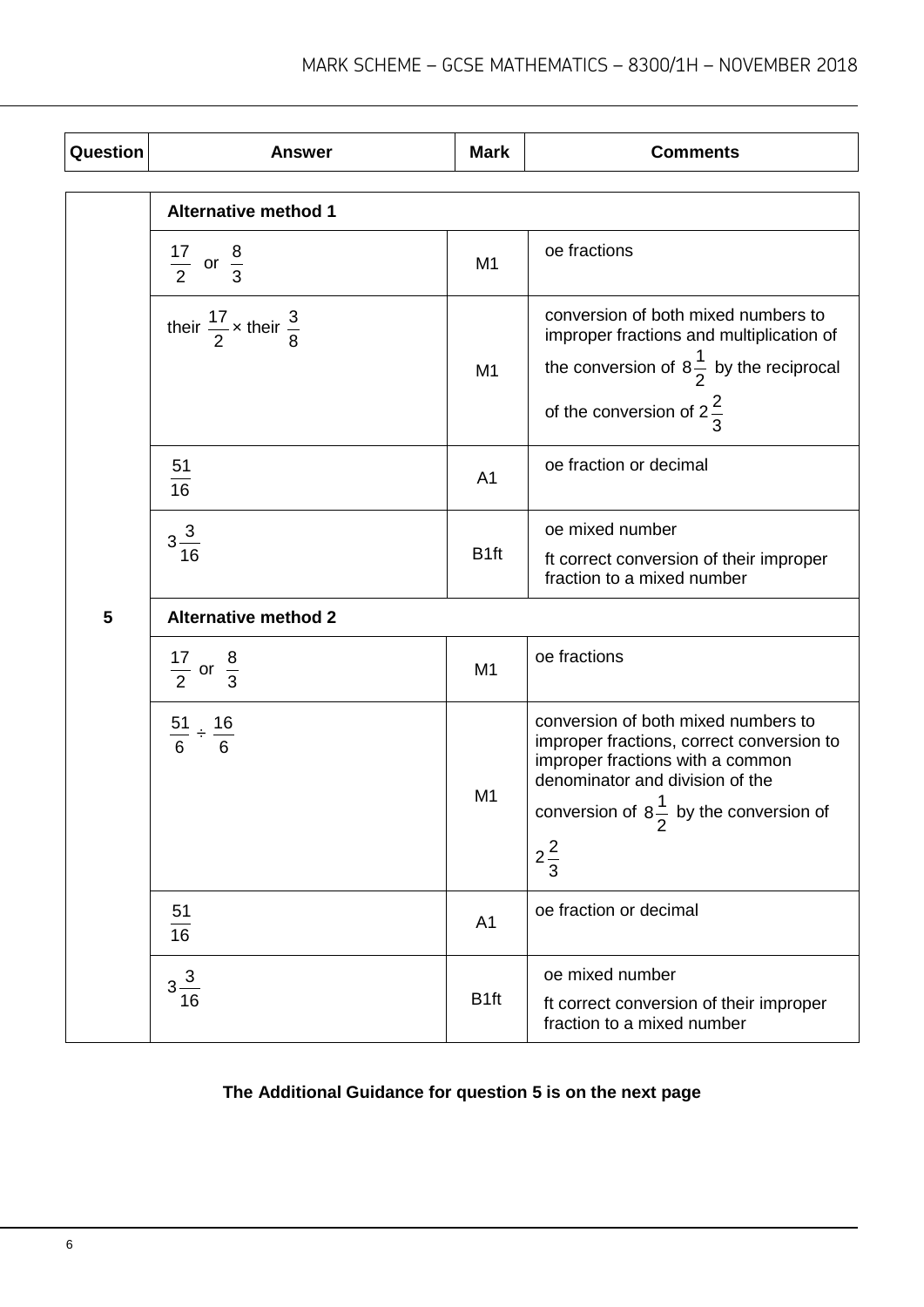| Question  | <b>Answer</b>                                                        | <b>Mark</b>       | <b>Comments</b>  |               |  |  |  |
|-----------|----------------------------------------------------------------------|-------------------|------------------|---------------|--|--|--|
|           | <b>Additional Guidance</b>                                           |                   |                  |               |  |  |  |
|           | Working with decimals                                                |                   |                  | $0, 3$ or $4$ |  |  |  |
|           | Ignore incorrect attempt to simplify a mixed number                  |                   |                  |               |  |  |  |
|           | eg $3\frac{3}{16} = 3\frac{1}{8}$                                    |                   |                  | M1M1A1B1      |  |  |  |
| 5<br>cont | $3\frac{3}{16}$ seen, then $\frac{51}{16}$ on answer line            |                   |                  | M1M1A1B0      |  |  |  |
|           | $\frac{9}{2}$ and $\frac{8}{3}$ , $\frac{27}{6} \div \frac{16}{6}$ , | $\frac{27}{16}$ , | $1\frac{11}{16}$ | M1M1A0B1ft    |  |  |  |
|           | $\frac{9}{2}$ and $\frac{8}{3}$ , $\frac{27}{6} \div \frac{16}{6}$ , | $1\frac{11}{16}$  |                  | M1M1A0B1ft    |  |  |  |
|           | $\frac{9}{2}$ and $\frac{4}{3}$ ,<br>$\frac{27}{6} \div \frac{8}{6}$ | $\frac{27}{8},$   | $3\frac{3}{8}$   | M0M1A0B1ft    |  |  |  |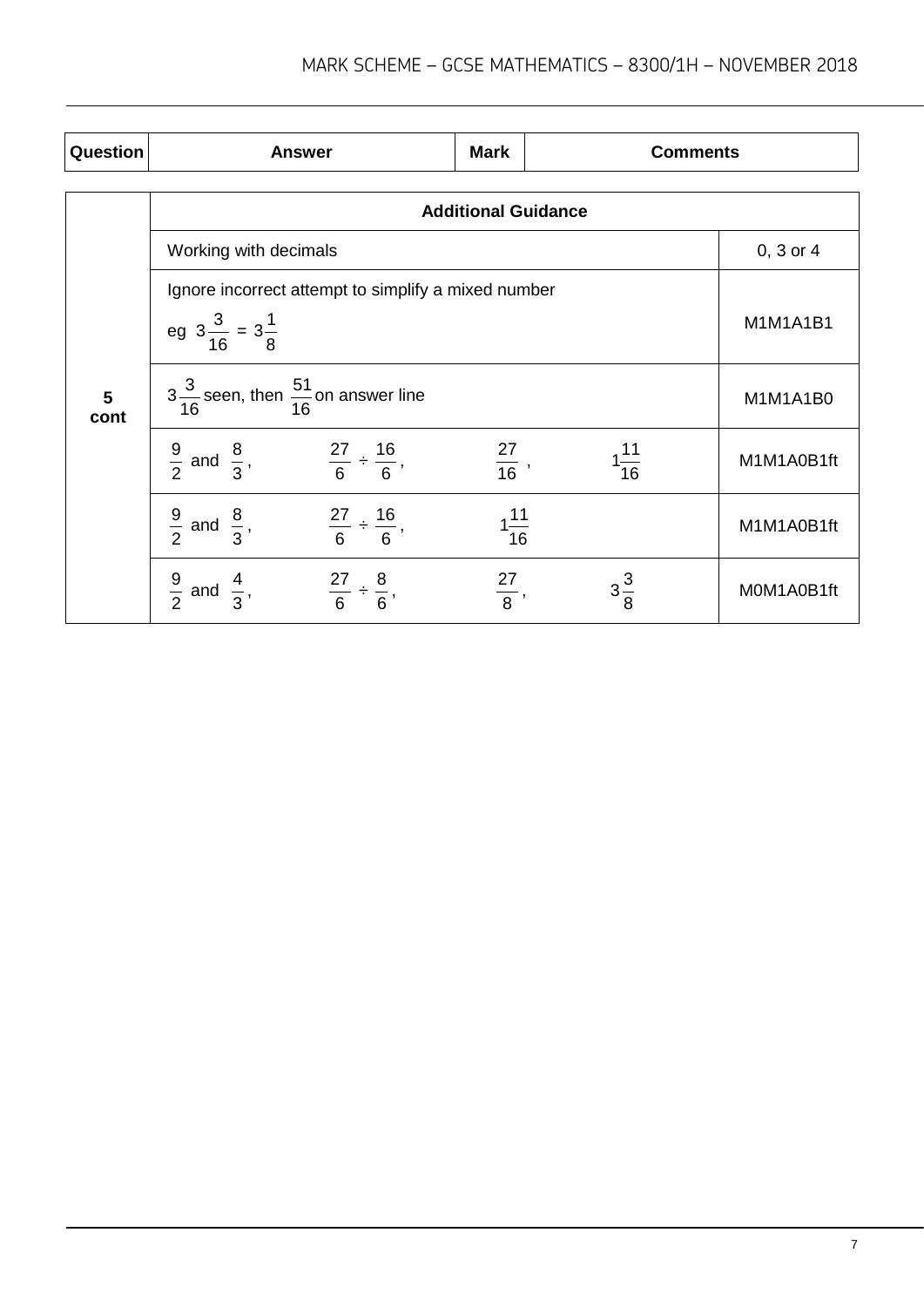| Question |                                                                                          | <b>Answer</b>                                                        | <b>Mark</b>                | <b>Comments</b>              |        |
|----------|------------------------------------------------------------------------------------------|----------------------------------------------------------------------|----------------------------|------------------------------|--------|
|          | <b>Alternative method 1</b>                                                              |                                                                      |                            |                              |        |
|          | Correct reading of at least one<br>value                                                 |                                                                      |                            | may be seen on graph         |        |
|          | at 0 hours                                                                               | [46, 50]                                                             |                            |                              |        |
|          | at 1 hour                                                                                | [63, 67]                                                             | M1                         |                              |        |
|          | at 2 hours                                                                               | [80, 84]                                                             |                            |                              |        |
|          | at 3 hours                                                                               | [96, 100]                                                            |                            |                              |        |
|          | at 4 hours                                                                               | [114, 118]                                                           |                            |                              |        |
|          | subtraction of two values<br>correct number of hours                                     |                                                                      | M <sub>1</sub>             | division by 1 may be implied |        |
|          | 17                                                                                       |                                                                      | A <sub>1</sub>             | <b>SC1 29</b>                |        |
|          | <b>Alternative method 2</b>                                                              |                                                                      |                            |                              |        |
|          | A difference in the range                                                                |                                                                      |                            | may be seen on graph         |        |
| 6        | for 1 hour                                                                               | [15, 19]                                                             |                            |                              |        |
|          | for 2 hours                                                                              | [32, 36]                                                             | M1                         |                              |        |
|          | for 3 hours                                                                              | [49, 53]                                                             |                            |                              |        |
|          | for 4 hours                                                                              | [66, 70]                                                             |                            |                              |        |
|          | difference<br>correct number of hours                                                    |                                                                      | M <sub>1</sub>             | division by 1 may be implied |        |
|          | 17                                                                                       |                                                                      | A <sub>1</sub>             | <b>SC1 29</b>                |        |
|          |                                                                                          |                                                                      | <b>Additional Guidance</b> |                              |        |
|          | $(119 – 42) ÷ 4 = 19.25$                                                                 |                                                                      |                            |                              | M0M1A0 |
|          | recovered                                                                                | for 2nd M1 in Alt 1, subtraction must be in the correct order unless |                            |                              |        |
|          | 17 does not imply three marks, so working must be checked<br>eg $(110 - 42) \div 4 = 17$ |                                                                      | M0M1A0                     |                              |        |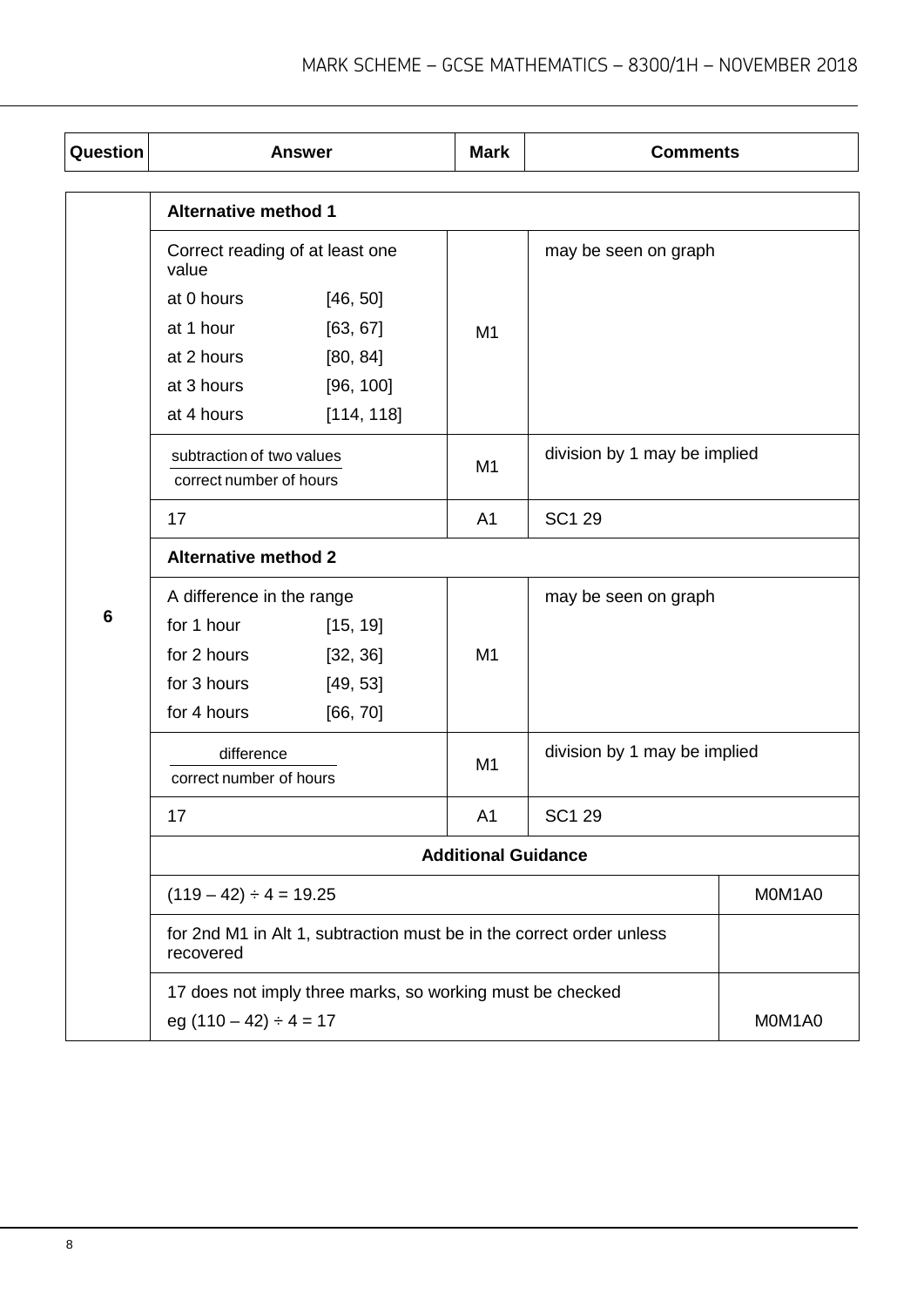| Question       | <b>Answer</b>                                                                                                                                                                                                                                                                                                                                                                                                                            | <b>Mark</b>    | <b>Comments</b> |
|----------------|------------------------------------------------------------------------------------------------------------------------------------------------------------------------------------------------------------------------------------------------------------------------------------------------------------------------------------------------------------------------------------------------------------------------------------------|----------------|-----------------|
|                | <b>Alternative method 1</b>                                                                                                                                                                                                                                                                                                                                                                                                              |                |                 |
| $\overline{7}$ | $(5-2) \times 180$ or $3 \times 180$ or 540<br><b>or</b><br>$180 - (360 \div 5)$ or $(180 - 72)$<br>or 108                                                                                                                                                                                                                                                                                                                               | M <sub>1</sub> | <sub>oe</sub>   |
|                | Ticks 'No' and 540<br>or<br>Ticks 'No' and 108                                                                                                                                                                                                                                                                                                                                                                                           | A <sub>1</sub> |                 |
|                | <b>Alternative method 2</b>                                                                                                                                                                                                                                                                                                                                                                                                              |                |                 |
|                | States that a pentagon cannot have<br>five (or all) right angles<br>or<br>states that a pentagon can have<br>five (or all) obtuse angles<br>or<br>states that the maximum number of<br>right angles is three<br>or<br>draws a pentagon with exactly<br>three right angles shown                                                                                                                                                          | M <sub>1</sub> |                 |
|                | Ticks 'No'<br>and<br>states that a pentagon cannot have<br>five (or all) right angles or states<br>that the maximum number of right<br>angles is three or states that a<br>pentagon can have five (or all)<br>obtuse angles<br>and<br>draws a correct diagram of an<br>attempted pentagon with four right<br>angles shown or draws a<br>pentagon with exactly three right<br>angles shown or draws a<br>pentagon with five obtuse angles | A <sub>1</sub> |                 |

## **The Additional Guidance for question 7 is on the next page**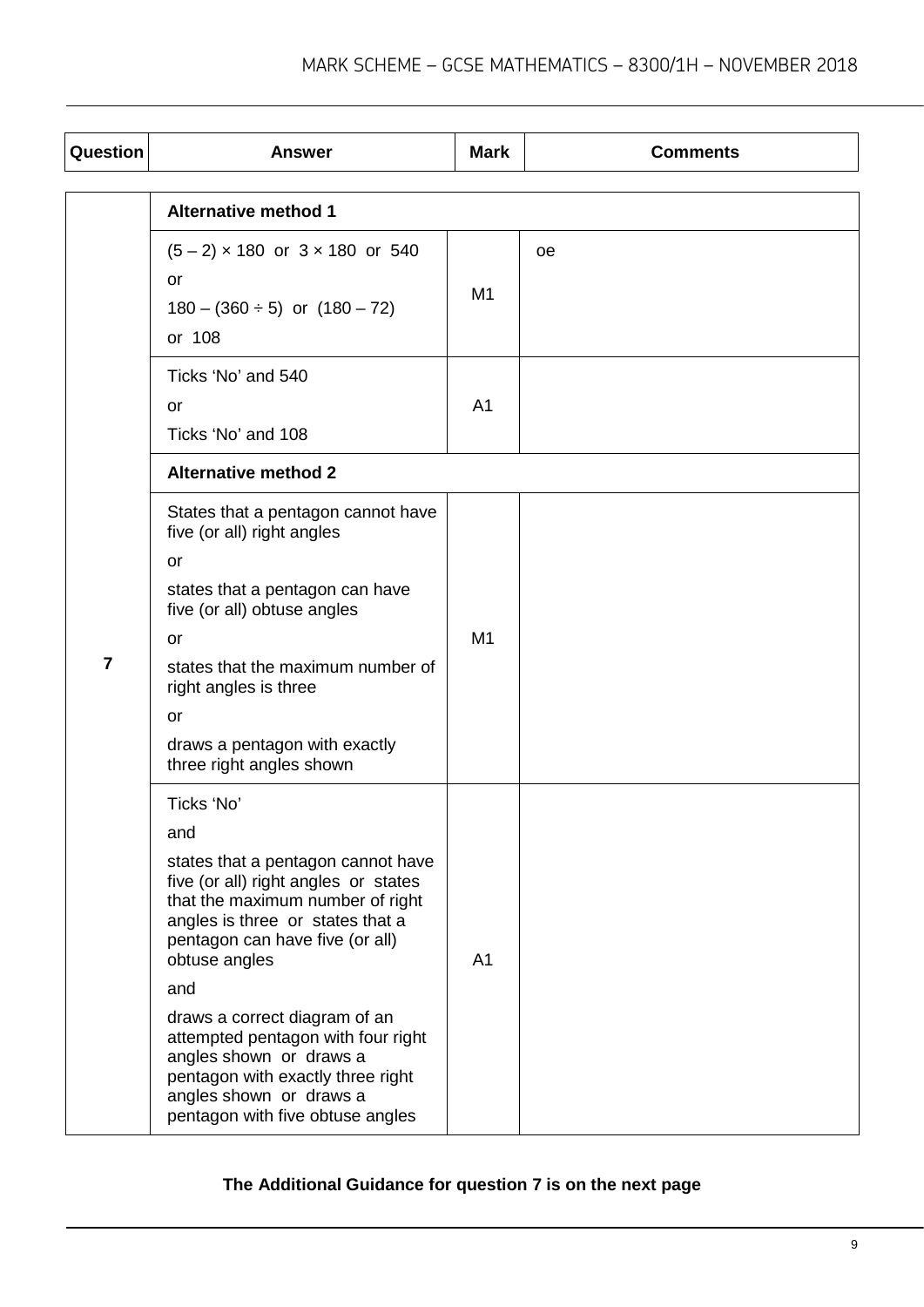| Question       | <b>Answer</b>                                                                              | <b>Mark</b> | <b>Comments</b>      |      |  |  |
|----------------|--------------------------------------------------------------------------------------------|-------------|----------------------|------|--|--|
|                | <b>Additional Guidance</b>                                                                 |             |                      |      |  |  |
| $\overline{7}$ | If comparing 72° to 90°, they must state that they are referring to the<br>exterior angles |             |                      |      |  |  |
| cont           | If 'Yes' is ticked, M1 can still be scored                                                 |             |                      |      |  |  |
|                | If neither box is ticked, 'No' must be implied by the explanation for<br><b>M1A1</b>       |             |                      |      |  |  |
|                |                                                                                            |             |                      |      |  |  |
|                | 8 and lowest (value)                                                                       |             | oe                   |      |  |  |
|                | or                                                                                         | <b>B1</b>   | Accept 102 for day 8 |      |  |  |
|                | 8 and outlier                                                                              |             |                      |      |  |  |
|                | <b>Additional Guidance</b>                                                                 |             |                      |      |  |  |
|                | 8 and '(Only 102 landed whereas) All the other days were over 140'<br><b>B1</b>            |             |                      |      |  |  |
|                | 8 and 'Fewer (less) planes landed (than the other days)'<br><b>B1</b>                      |             |                      |      |  |  |
|                | $\Omega$ and the second second $\Gamma$                                                    |             |                      | D.A. |  |  |

|      | 8 and Fewer (less) planes langed (than the other days)                                                       | БT             |
|------|--------------------------------------------------------------------------------------------------------------|----------------|
|      | 8 and 'It's an anomaly'                                                                                      | <b>B1</b>      |
|      | 8 and 'There was a (big) drop / reduction / decrease in the number of<br>planes'                             | <b>B1</b>      |
|      | 8 and 'There were only 102 planes'                                                                           | <b>B1</b>      |
| 8(a) | 8 and 'It's low' or 8 and 'It's lower' or 8 and 'It's too low'                                               | <b>B1</b>      |
|      | 8 and 'It doesn't follow the trend (or pattern)'                                                             | <b>B1</b>      |
|      | 8 and 'It reduces a lot that day'                                                                            | <b>B1</b>      |
|      | Ignore a non-contradictory statement with a correct statement<br>eg 8 and It's the lowest, it dropped by 53' | <b>B1</b>      |
|      | Do not award B1 with a numerical error in the statement                                                      |                |
|      | eg 8 and 'It's the lowest by 40'                                                                             | B <sub>0</sub> |
|      | 8 and 'There were 102 planes'                                                                                | B <sub>0</sub> |
|      | 8 and 'There's a drop of 53 (implies a point to point comparison)'                                           | B <sub>0</sub> |
|      | 8 and 'It's below average'                                                                                   | B <sub>0</sub> |
|      | 8 and 'It's the odd one out'                                                                                 | B <sub>0</sub> |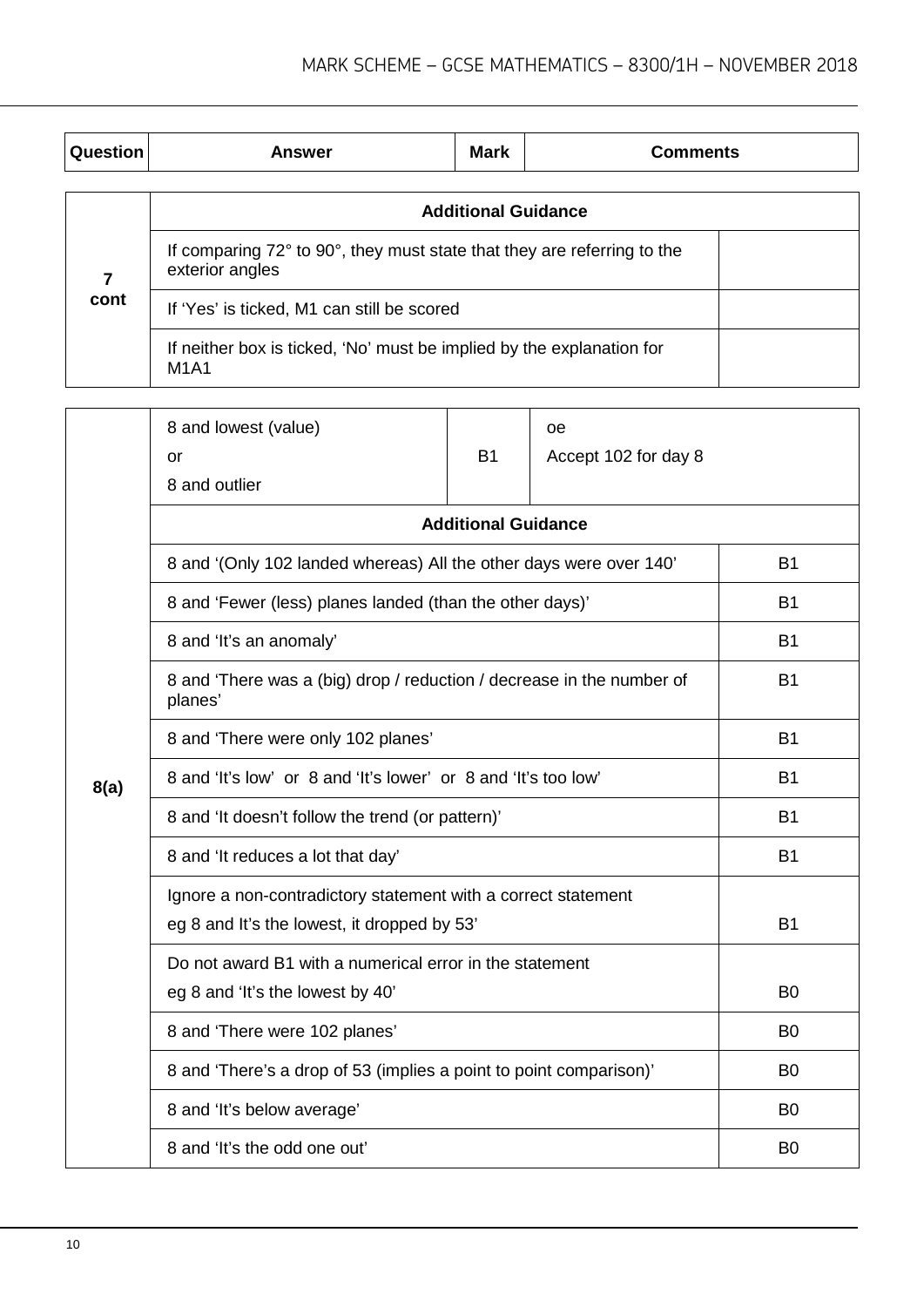| Question | <b>Answer</b>                                           | <b>Mark</b>        | <b>Comments</b>                                                   |  |  |
|----------|---------------------------------------------------------|--------------------|-------------------------------------------------------------------|--|--|
|          | <b>Alternative method 1</b>                             |                    |                                                                   |  |  |
|          | $150 \times 24 \div 4$ or $150 \times 6$ or 900         | M1                 |                                                                   |  |  |
|          |                                                         |                    | oe.                                                               |  |  |
|          | their 900 $\times$ 365                                  |                    | for 365, allow 336, 360, 364, 366, 370<br>and 400                 |  |  |
|          | or                                                      |                    |                                                                   |  |  |
|          | their 900 $\times$ 7 $\times$ 4 $\times$ 12             | M <sub>1</sub> dep |                                                                   |  |  |
|          | or                                                      |                    |                                                                   |  |  |
|          | their 900 $\times$ 7 $\times$ 52                        |                    |                                                                   |  |  |
|          | or 302400 or 360000                                     |                    |                                                                   |  |  |
|          | 324000 or 327600 or 328500 or<br>329400 or 333000       | A <sub>1</sub>     |                                                                   |  |  |
|          | <b>Alternative method 2</b>                             |                    |                                                                   |  |  |
| 8(b)     | 365 × 150 or 54750                                      |                    | for 365, allow 336, 360, 364, 366, 370<br>and 400                 |  |  |
|          | or<br>365 $\times$ any multiple of 150                  | M1                 | for 54750 allow 50400, 54000, 54600,<br>54 900, 55 500 and 60 000 |  |  |
|          | their 54750 $\times$ 24 $\div$ 4<br>or 302400 or 360000 | M <sub>1</sub> dep |                                                                   |  |  |
|          | 324 000 or 327 600 or 328 500 or<br>329400 or 333000    | A <sub>1</sub>     |                                                                   |  |  |
|          | <b>Alternative method 3</b>                             |                    |                                                                   |  |  |
|          | $365 \times (24 \div 4)$ or $365 \times 6$ or 2190      | M1                 | for 365, allow 336, 360, 364, 366, 370<br>and 400                 |  |  |
|          |                                                         |                    | for 2190, allow 2016, 2160, 2184, 2196,<br>2220 and 2400          |  |  |
|          | their 2190 $\times$ 150<br>or 302400 or 360000          | M1dep              |                                                                   |  |  |
|          | 324000 or 327600 or 328500 or<br>329400 or 333000       | A <sub>1</sub>     |                                                                   |  |  |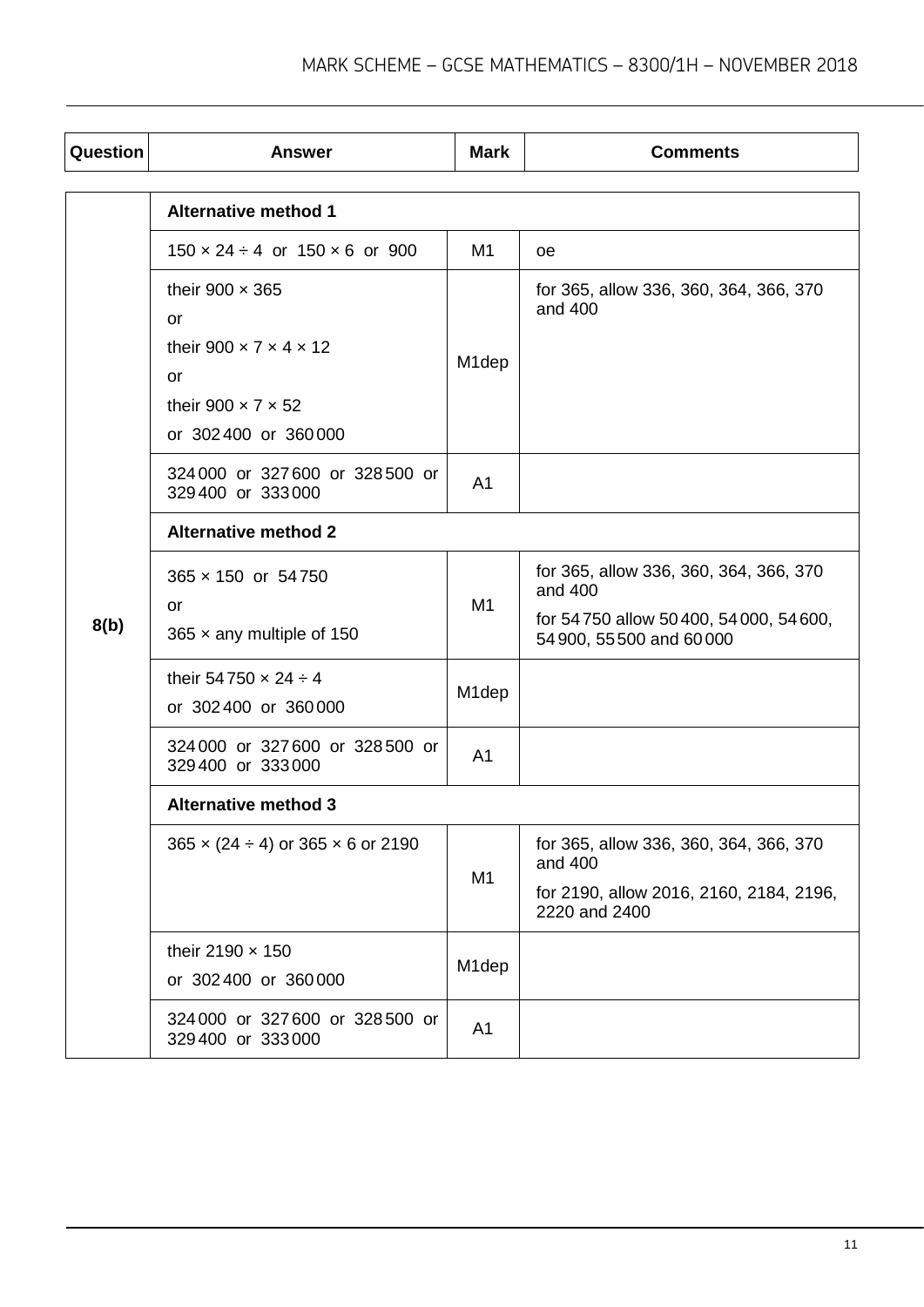| Question | <b>Answer</b>                                                                                                                                                                                                                                    | <b>Mark</b> | <b>Comments</b>                                                           |         |  |
|----------|--------------------------------------------------------------------------------------------------------------------------------------------------------------------------------------------------------------------------------------------------|-------------|---------------------------------------------------------------------------|---------|--|
| 8(c)     | Ticks 'Her prediction could be too<br>low or too high'<br>and<br>explains that fewer landings in<br>winter would make it too low, but<br>fewer landings at night would make<br>it too high<br>or states that the actual numbers<br>are not given | <b>B2</b>   | oe reason<br>B1<br>ticks 'Her prediction could be too low or<br>too high' |         |  |
|          | <b>Additional Guidance</b>                                                                                                                                                                                                                       |             |                                                                           |         |  |
|          | Ticks 'Her prediction could be too low or too high' and states that there<br>is not enough data                                                                                                                                                  |             |                                                                           | B1 only |  |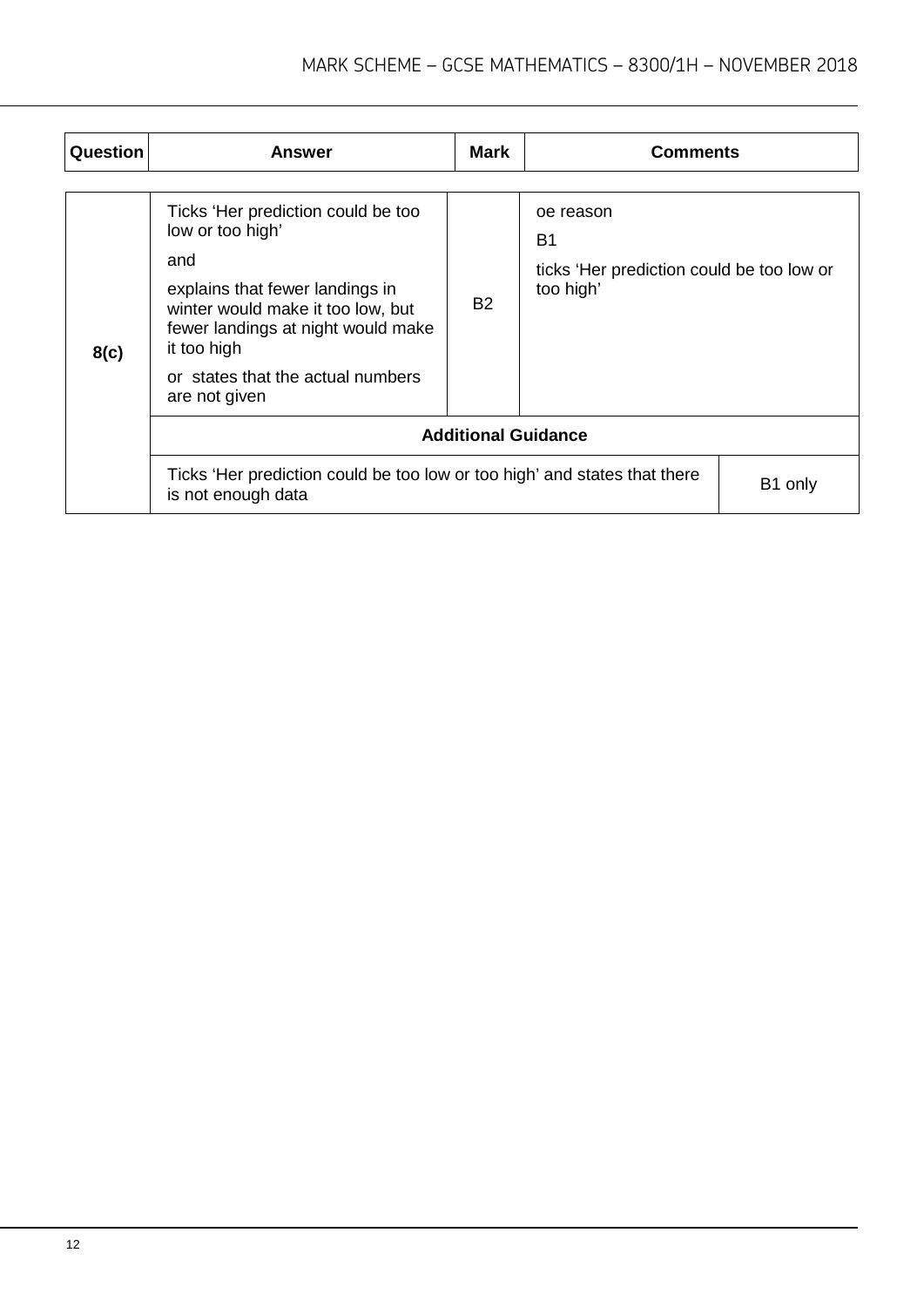| Question         | <b>Answer</b>                                                                                                                     | <b>Mark</b>         | <b>Comments</b>                                                     |          |  |
|------------------|-----------------------------------------------------------------------------------------------------------------------------------|---------------------|---------------------------------------------------------------------|----------|--|
|                  | <b>Alternative method 1</b>                                                                                                       |                     |                                                                     |          |  |
|                  | $(6^2 = 36$ or $(8^2 = 64$<br>or 100 or $\sqrt{100}$                                                                              | M <sub>1</sub>      |                                                                     |          |  |
|                  | 10                                                                                                                                | A <sub>1</sub>      |                                                                     |          |  |
|                  | their $10 = 5a$<br>or (their $10)^3 = 125a^3$<br>or $1000 = 125a^3$<br>or $8 = a^3$                                               | M <sub>1</sub>      |                                                                     |          |  |
|                  | $\overline{2}$                                                                                                                    | A <sub>1ft</sub>    | ft their 10 with both method marks scored                           |          |  |
|                  | <b>Alternative method 2</b>                                                                                                       |                     |                                                                     |          |  |
| $\boldsymbol{9}$ | 5 or $a$                                                                                                                          | M1                  |                                                                     |          |  |
|                  | 5a                                                                                                                                | A <sub>1</sub>      |                                                                     |          |  |
|                  | their $5a = \sqrt{100}$<br>or their $5a = 10$                                                                                     | M1                  | $(a = )\frac{\sqrt{100}}{5}$ or $(a = )\frac{10}{5}$ implies M1A1M1 |          |  |
|                  | 2                                                                                                                                 | A <sub>1ft</sub>    | ft their 5a with both method marks scored                           |          |  |
|                  | <b>Additional Guidance</b>                                                                                                        |                     |                                                                     |          |  |
|                  | Use the scheme that gives the better mark                                                                                         |                     |                                                                     |          |  |
|                  | eg1 $\sqrt{14^2}$ = 5a, 14 = 5a, a = 2.8 scores M0A0M1A0 on alt 1 and<br>Award<br>M1A1M0A0 on alt 2                               |                     |                                                                     | M1A1M0A0 |  |
|                  | eg2 $\sqrt{100}$ = 5a <sup>3</sup> , 10 = 5a <sup>3</sup> , a = $\sqrt[3]{2}$ scores M1A1M0A0 on alt 1 and<br>M1A0M1A1ft on alt 2 | Award<br>M1A0M1A1ft |                                                                     |          |  |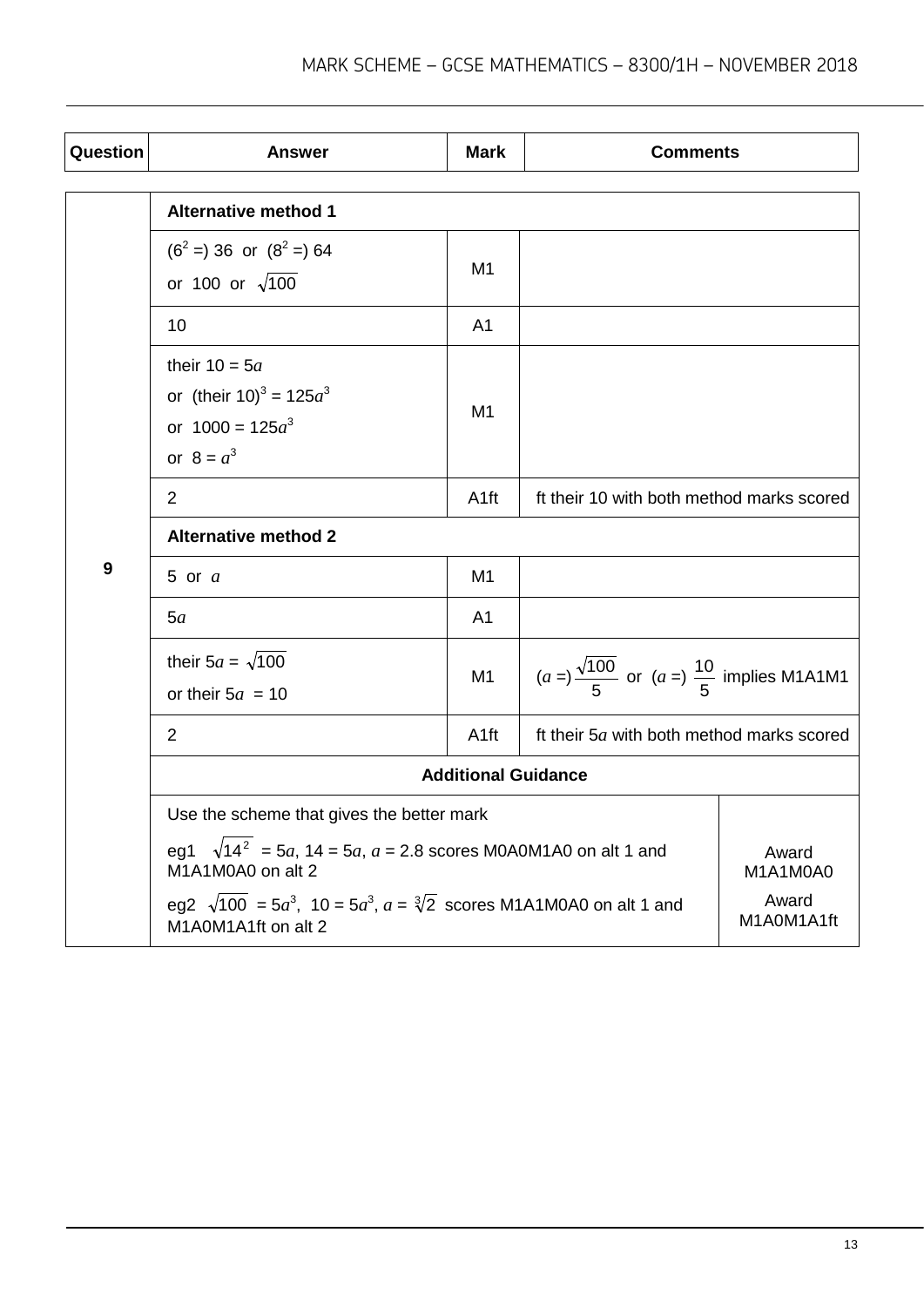| Question | <b>Answer</b>                                                                                                                                       | <b>Mark</b>    | <b>Comments</b> |  |
|----------|-----------------------------------------------------------------------------------------------------------------------------------------------------|----------------|-----------------|--|
|          | <b>Alternative method 1</b>                                                                                                                         |                |                 |  |
|          | $280 - 80$ or $200$                                                                                                                                 | M1             |                 |  |
|          | their 200 $\div$ 80 ( $\times$ 100)<br>or $2.5 (x 100)$                                                                                             | M1dep          | oe              |  |
|          | 250                                                                                                                                                 | A <sub>1</sub> |                 |  |
|          | <b>Alternative method 2</b>                                                                                                                         |                |                 |  |
| 10       | $280 \div 80$ or 3.5                                                                                                                                | M1             | <b>oe</b>       |  |
|          | $280 \div 80 \times 100 (-100)$<br>or their $3.5 \times 100 (-100)$<br>or $350 (-100)$<br>or (their $3.5 - 1$ ) ( $\times$ 100)<br>or $2.5 (x 100)$ | M1dep          | <sub>oe</sub>   |  |
|          | 250                                                                                                                                                 | A <sub>1</sub> |                 |  |
|          |                                                                                                                                                     |                |                 |  |
| 11       | A and D                                                                                                                                             | <b>B1</b>      |                 |  |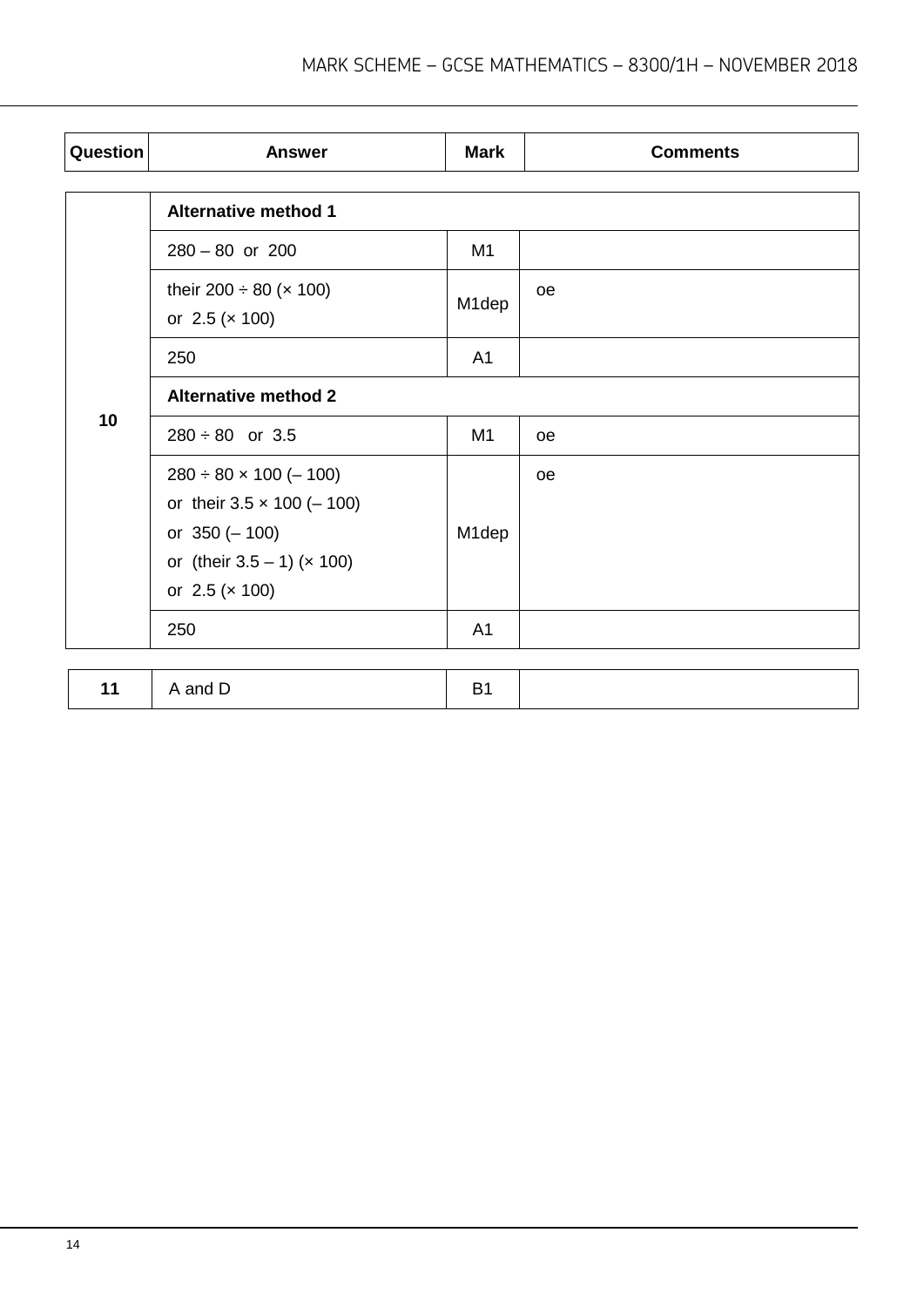| Question | <b>Answer</b>                                                                                                              | <b>Mark</b>    | <b>Comments</b>                                            |               |
|----------|----------------------------------------------------------------------------------------------------------------------------|----------------|------------------------------------------------------------|---------------|
|          | <b>Alternative method 1</b>                                                                                                |                |                                                            |               |
|          | $(x + a)(x + b)$                                                                                                           | M1             | where $ab = \pm 12$ or $a + b = -1$                        |               |
|          | $(x-4)(x + 3)$                                                                                                             | A <sub>1</sub> |                                                            |               |
|          | 4 and $-3$                                                                                                                 | A <sub>1</sub> | SC <sub>1</sub><br>4 or -3 with no or one incorrect answer |               |
|          | <b>Alternative method 2</b>                                                                                                |                |                                                            |               |
|          | $\frac{(--1)1 \pm \sqrt{((-1))^2 - 4(1)(-12)}}{2(1)}$<br>or $\frac{1 \pm \sqrt{1+48}}{2}$ or $\frac{1 \pm \sqrt{49}}{2}$   | M <sub>1</sub> | оe<br>allow one sign error                                 |               |
| 12       | $\frac{(--1)1 \pm \sqrt{((-1))^2 - 4(1)(-12)}}{2(1)}$<br>or $\frac{1 \pm \sqrt{1 + 48}}{2}$ or $\frac{1 \pm \sqrt{49}}{2}$ | A <sub>1</sub> | оe<br>fully correct                                        |               |
|          | 4 and $-3$                                                                                                                 | A <sub>1</sub> | SC <sub>1</sub><br>4 or -3 with no or one incorrect answer |               |
|          | <b>Alternative method 3</b>                                                                                                |                |                                                            |               |
|          | $(1)^2$<br>$\ldots$<br>$\left[\begin{array}{c}x-\overline{2}\end{array}\right]$                                            | M1             |                                                            |               |
|          | $\left(x-\frac{1}{2}\right)^2 - \left(\frac{1}{2}\right)^2 - 12 = 0$                                                       | A <sub>1</sub> | oe equation                                                |               |
|          | 4 and $-3$                                                                                                                 | A <sub>1</sub> | SC <sub>1</sub><br>4 or -3 with no or one incorrect answer |               |
|          | <b>Additional Guidance</b>                                                                                                 |                |                                                            |               |
|          | 4 and -3 with no working                                                                                                   |                |                                                            | <b>M1A1A1</b> |
|          | M1 can be scored amongst incorrect attempts to factorise                                                                   |                |                                                            |               |
|          | Condone trailing bracket missing eg $(x-4)(x+3)$                                                                           |                |                                                            | <b>M1A1</b>   |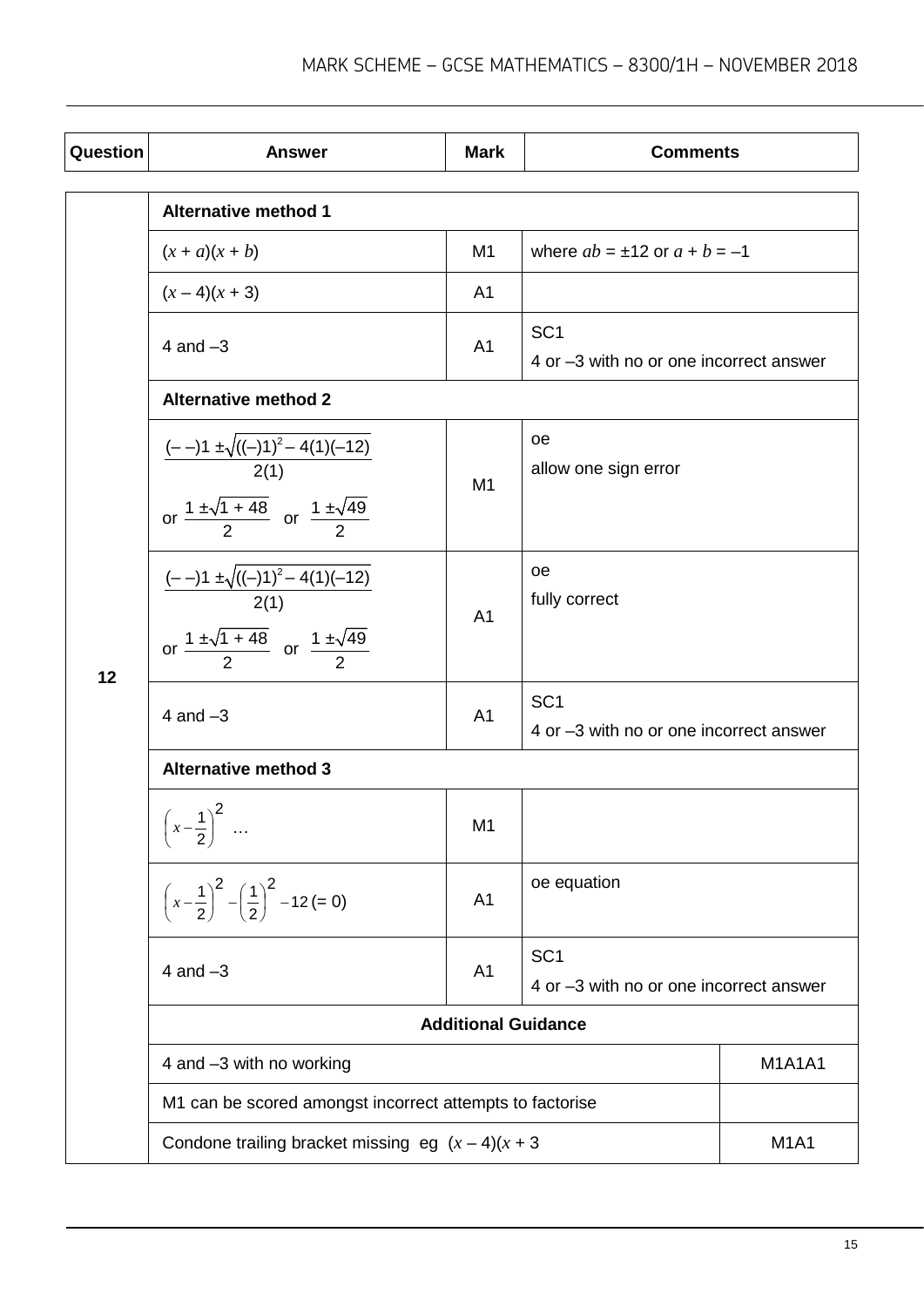| Question | <b>Answer</b>                                                          | <b>Mark</b>        | <b>Comments</b>                                |               |
|----------|------------------------------------------------------------------------|--------------------|------------------------------------------------|---------------|
|          |                                                                        |                    |                                                |               |
|          | <b>Alternative method 1</b>                                            |                    |                                                |               |
|          | $2 \times 5 : 3 \times 5$ or 10:15                                     |                    | oe common value for $f$                        |               |
|          | and                                                                    | M1                 | eg 10:15:12 or $\frac{2}{3}$ :1: $\frac{4}{5}$ |               |
|          | $5 \times 3$ : $4 \times 3$ or $15$ : 12                               |                    |                                                |               |
|          | 10:12                                                                  | M <sub>1</sub> dep | oe unsimplified ratio                          |               |
|          |                                                                        |                    | condone fractions or decimals                  |               |
|          | 5:6                                                                    | A <sub>1</sub>     |                                                |               |
|          | <b>Alternative method 2</b>                                            |                    |                                                |               |
| 13       | $3e = 2f$ and $4f = 5g$                                                | M1                 | oe equations                                   |               |
|          | $6e = 5g$                                                              | M <sub>1</sub> dep | oe equation                                    |               |
|          | 5:6                                                                    | A <sub>1</sub>     |                                                |               |
|          | <b>Additional Guidance</b>                                             |                    |                                                |               |
|          | Variables in an otherwise correct answer:                              |                    |                                                |               |
|          | the same variable scores 2 marks, eg $5f:6f$                           |                    |                                                | <b>M1M1A0</b> |
|          | different variables do not score, unless earlier marks can be awarded, |                    |                                                |               |
|          | eg 5e: 6g with no working worth M1 or M1M1                             |                    |                                                | M0M0A0        |

|    | $1 - 0.3 - 0.15 - 0.35$ or $1 - 0.8$ or<br>0.2                                             |                | oe.                                |  |  |
|----|--------------------------------------------------------------------------------------------|----------------|------------------------------------|--|--|
| 14 | or<br>$0.15 + 0.35 (+ 0.2)$ or $0.5 (+ 0.2)$<br>or<br>$1 - 0.3$<br>or                      | M1             |                                    |  |  |
|    | $A'$ U B clearly shaded on diagram                                                         |                |                                    |  |  |
|    | 0.7                                                                                        | A1             | oe fraction, decimal or percentage |  |  |
|    | <b>Additional Guidance</b>                                                                 |                |                                    |  |  |
|    | Do not award M1 for $0.15 + 0.35$ or 0.5 if it is then used in an incorrect<br>calculation |                |                                    |  |  |
|    | eg $0.15 + 0.35 = 0.5$ , $0.5 + 0.3 = 0.8$ (no further working)                            | M <sub>0</sub> |                                    |  |  |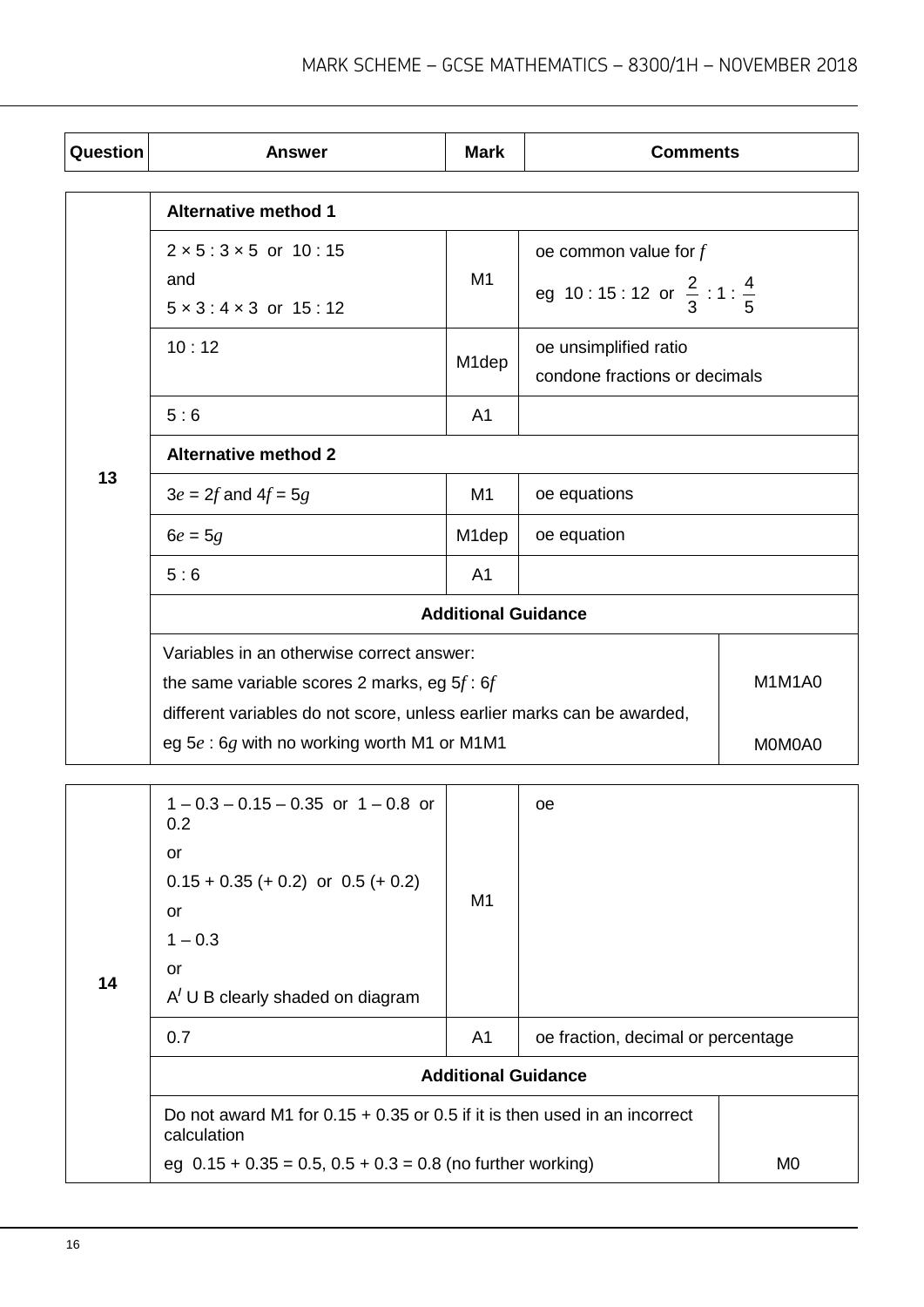| Question | Answer                                                                                                                                                                                 | Mark                       | <b>Comments</b> |  |
|----------|----------------------------------------------------------------------------------------------------------------------------------------------------------------------------------------|----------------------------|-----------------|--|
|          |                                                                                                                                                                                        |                            |                 |  |
|          | C and 'lowest median'                                                                                                                                                                  | <b>B2</b>                  | oe              |  |
|          |                                                                                                                                                                                        |                            | <b>B1 C</b>     |  |
|          |                                                                                                                                                                                        | <b>Additional Guidance</b> |                 |  |
|          | If the value of the median is given it must be 4 for B2                                                                                                                                |                            |                 |  |
| 15(a)    | Accept midpoint oe for median                                                                                                                                                          |                            |                 |  |
|          | Do not accept mean for median                                                                                                                                                          |                            |                 |  |
|          | Only accept average for median if the value of 4 is also given                                                                                                                         |                            |                 |  |
|          | Accept mention of the lowest lower quartile with correct mention of the<br>median for B2, but do not accept mention of any extra statistical<br>measure as part of their justification |                            |                 |  |

|       | B and 'lowest interquartile range'<br>or<br>B and 'lowest range'                                                               | <b>B2</b> | oe.<br><b>B1 B</b>         |  |  |
|-------|--------------------------------------------------------------------------------------------------------------------------------|-----------|----------------------------|--|--|
|       |                                                                                                                                |           | <b>Additional Guidance</b> |  |  |
| 15(b) | If the value of the interguartile range is given it must be 2 for B2<br>If the value of the range is given it must be 5 for B2 |           |                            |  |  |
|       | For B2, do not accept non-statistical reasons, eg 'the narrowest box'                                                          |           |                            |  |  |
|       | For B2, do not accept mention of any extra statistical measure as part of<br>their justification                               |           |                            |  |  |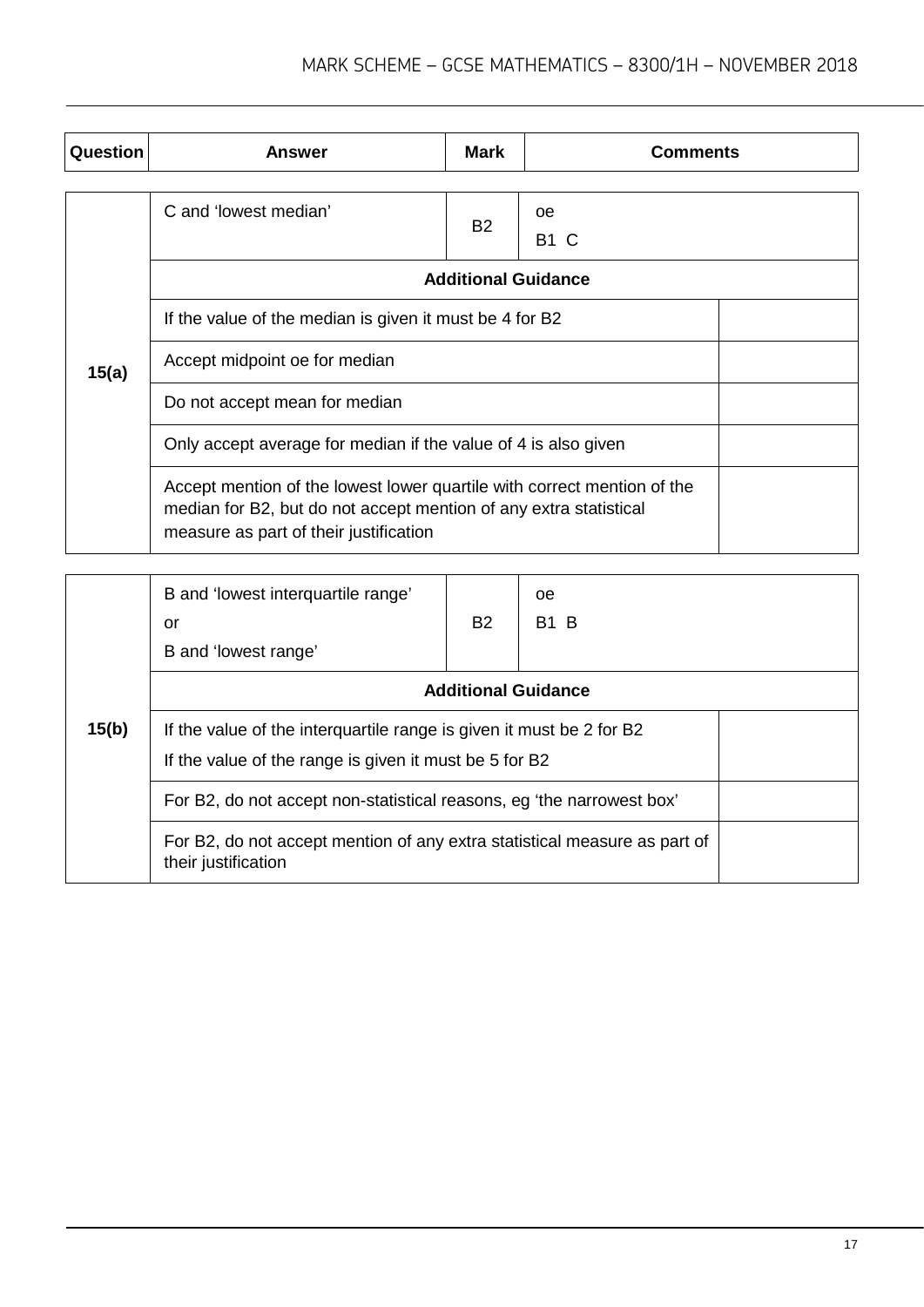| Question | <b>Answer</b>                                                                                                                                                                                                             | <b>Mark</b>                                            | <b>Comments</b> |             |  |
|----------|---------------------------------------------------------------------------------------------------------------------------------------------------------------------------------------------------------------------------|--------------------------------------------------------|-----------------|-------------|--|
| 16       | 27000                                                                                                                                                                                                                     | <b>B1</b>                                              |                 |             |  |
|          |                                                                                                                                                                                                                           |                                                        |                 |             |  |
| 17       | $\left(\frac{4}{3}\right)^3$ or $\frac{4^3}{3^3}$ or $\left(\frac{27}{64}\right)^{-1}$ or $\frac{1}{\frac{27}{64}}$<br>or $\frac{1}{\left(\frac{3}{4}\right)^3}$ or $\frac{1}{0.75^3}$ or $\left(\frac{1}{0.75}\right)^3$ | M1                                                     |                 |             |  |
|          | $\frac{64}{27}$ or $2\frac{10}{27}$                                                                                                                                                                                       | oe fraction, mixed number or decimal<br>A <sub>1</sub> |                 |             |  |
|          | <b>Additional Guidance</b>                                                                                                                                                                                                |                                                        |                 |             |  |
|          | $\frac{64}{27}$ followed by an incorrect attempt to convert to a mixed number                                                                                                                                             |                                                        |                 | <b>M1A1</b> |  |
|          | $\frac{27}{64}$                                                                                                                                                                                                           |                                                        |                 | M0A0        |  |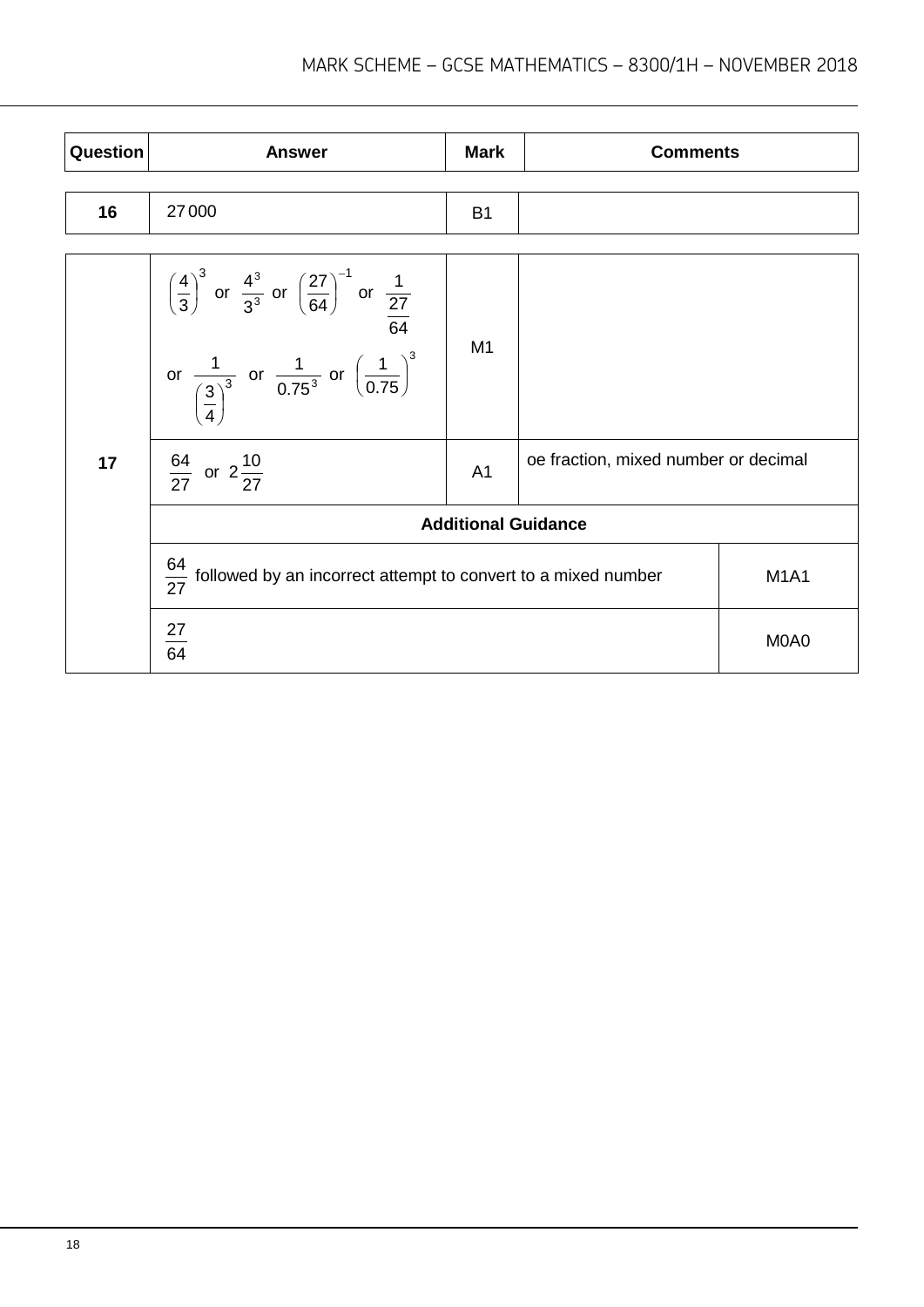| Question | <b>Answer</b>                                                                                                                                        | <b>Mark</b>        | <b>Comments</b>                                |          |
|----------|------------------------------------------------------------------------------------------------------------------------------------------------------|--------------------|------------------------------------------------|----------|
|          | <b>Alternative method 1</b>                                                                                                                          |                    |                                                |          |
|          | $\frac{1}{4}$ (completed) or $\frac{3}{4}$ (left)                                                                                                    | M <sub>1</sub>     | oе<br>eg 25% (completed) or 75% (left)         |          |
|          | $\frac{1}{8}$ + $\frac{1}{10}$ or $\frac{9}{40}$                                                                                                     | M <sub>1</sub>     | oe<br>eg 12.5% + 10% or 22.5%                  |          |
|          | $\frac{3}{4}$ ÷ their $\frac{9}{40}$                                                                                                                 | M <sub>1</sub> dep | oe<br>eg $75% \div$ their 22.5%<br>dep on M1M1 |          |
|          | $3\frac{1}{3}$<br>or 4 days with correct working seen                                                                                                | A <sub>1</sub>     | oe                                             |          |
|          | Alternative method 2 - assumes a number of pages (eg 80)                                                                                             |                    |                                                |          |
| 18       | $\frac{3}{4}$ x their 80 or 60                                                                                                                       | M <sub>1</sub>     | oe                                             |          |
|          | $\frac{1}{8}$ x their 80 or 10<br>and $\frac{1}{10}$ x their 80 or 8                                                                                 | M <sub>1</sub>     | oe                                             |          |
|          | their 60 $\div$ (their 10 + their 8)                                                                                                                 | M1dep              | oe<br>dep on M1M1                              |          |
|          | $3\frac{1}{3}$<br>or 4 days with correct working seen                                                                                                | A <sub>1</sub>     | oe                                             |          |
|          | <b>Additional Guidance</b>                                                                                                                           |                    |                                                |          |
|          | $8 - 2 = 6$ , $10 - 6 = 4$ , answer 4                                                                                                                |                    |                                                | MOMOMOA0 |
|          | In alt 1, for the third mark allow a build-up method in percentages,<br>fractions or decimals showing that 3 days is not enough (and 4 is<br>enough) |                    |                                                |          |
|          | eg 47.5%, 70%, 92.5%, (115%), answer 4                                                                                                               |                    |                                                | M1M1M1A1 |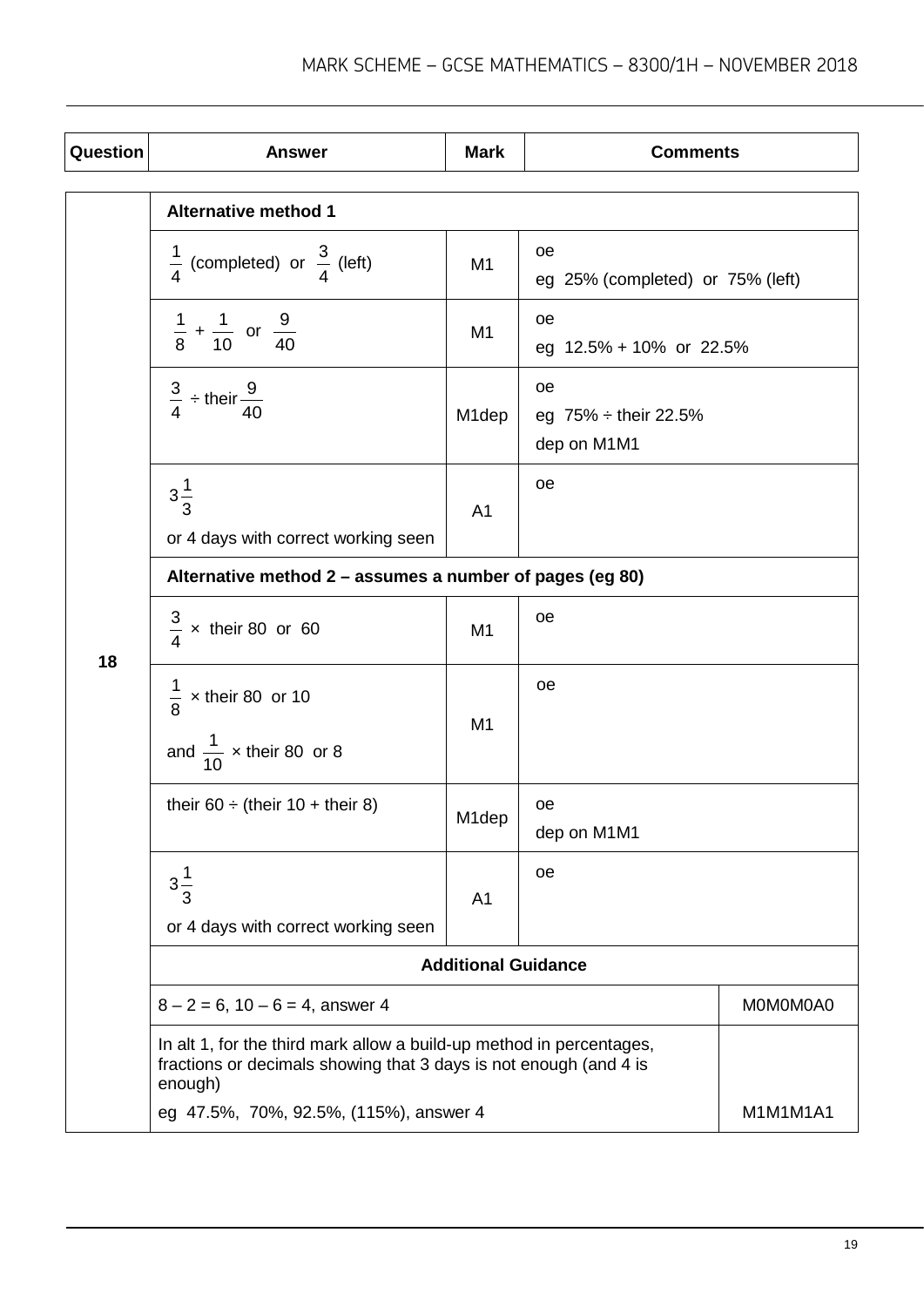| Question | <b>Answer</b>                                                                                                 | <b>Mark</b>    | <b>Comments</b>                                                |        |
|----------|---------------------------------------------------------------------------------------------------------------|----------------|----------------------------------------------------------------|--------|
|          |                                                                                                               |                |                                                                |        |
| 19(a)    | $2(x + 5) = y + 8$<br>or $2x + 10 = y + 8$                                                                    | M1             | oe eg $\frac{x+5}{y+8} = \frac{1}{2}$ or $\frac{y+8}{x+5} = 2$ |        |
|          | $2x + 10 = y + 8$<br>and $y = 2x + 2$                                                                         | A <sub>1</sub> |                                                                |        |
|          |                                                                                                               |                |                                                                |        |
|          | $x + 10 = y + 1$                                                                                              | M1             | oe                                                             |        |
|          | Eliminates $x$ or $y$ from<br>their $(x + 10) = y + 1$                                                        |                | their $(x + 10) = y + 1$ must be an equation<br>in $x$ and $y$ |        |
|          | and $y = 2x + 2$                                                                                              | M1             | eg                                                             |        |
|          |                                                                                                               |                | $x + 10 = y - 1$ (and $y = 2x + 2$ )                           |        |
| 19(b)    |                                                                                                               |                | followed by                                                    |        |
|          |                                                                                                               |                | $x + 11 = 2x + 2$                                              |        |
|          | $x = 7$ and $y = 16$                                                                                          | A <sub>1</sub> |                                                                |        |
|          | <b>Additional Guidance</b>                                                                                    |                |                                                                |        |
|          | $x = 7$ or $y = 16$ with no value or an incorrect value for the other<br>unknown and no working worth M marks |                |                                                                | M0M0A0 |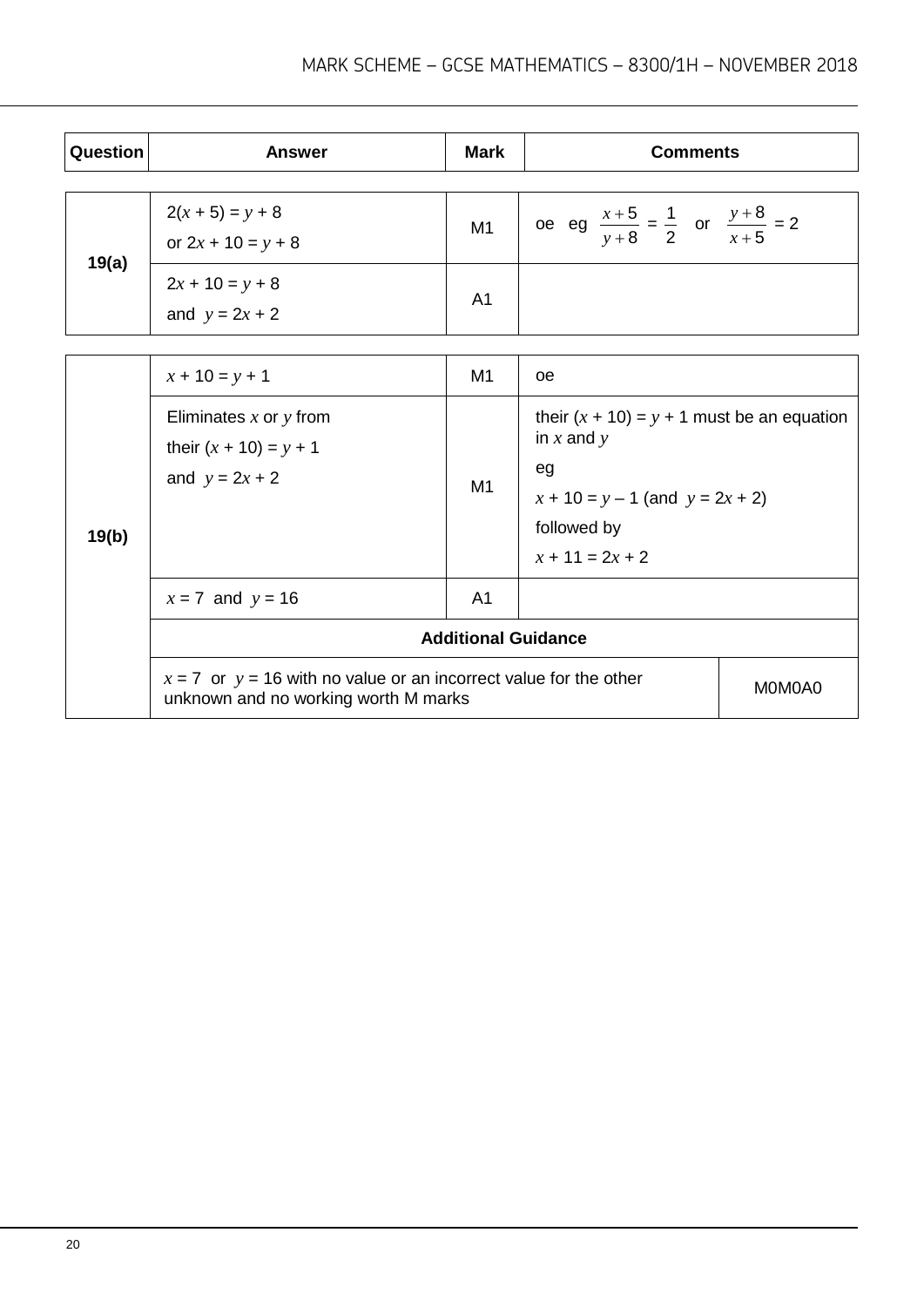| Question | <b>Answer</b>                                    | <b>Mark</b>    | <b>Comments</b>        |
|----------|--------------------------------------------------|----------------|------------------------|
|          |                                                  |                |                        |
|          | <b>Alternative method 1</b>                      |                |                        |
|          | angle $QPR = 27$                                 | M1             | may be seen on diagram |
|          | angle $XPS = \frac{180 - 50}{2}$ or 65           | M1             | may be seen on diagram |
|          | angle $QPR = 27$                                 |                |                        |
|          | and                                              |                |                        |
|          | angle $XPS = 65$                                 | A <sub>1</sub> |                        |
|          | and                                              |                |                        |
| 20       | angle $QPS = 92$                                 |                |                        |
|          | and                                              |                |                        |
|          | angle in a semicircle is a right angle           |                | oe accept $92 \neq 90$ |
|          | all reasons for angle facts:                     |                |                        |
|          | angles in same segment (are<br>equal)            |                | <b>oe</b>              |
|          | and                                              | A <sub>1</sub> |                        |
|          | angle sum of triangle (is 180)                   |                | <b>oe</b>              |
|          | and                                              |                |                        |
|          | base angles of isosceles triangle<br>(are equal) |                | oe                     |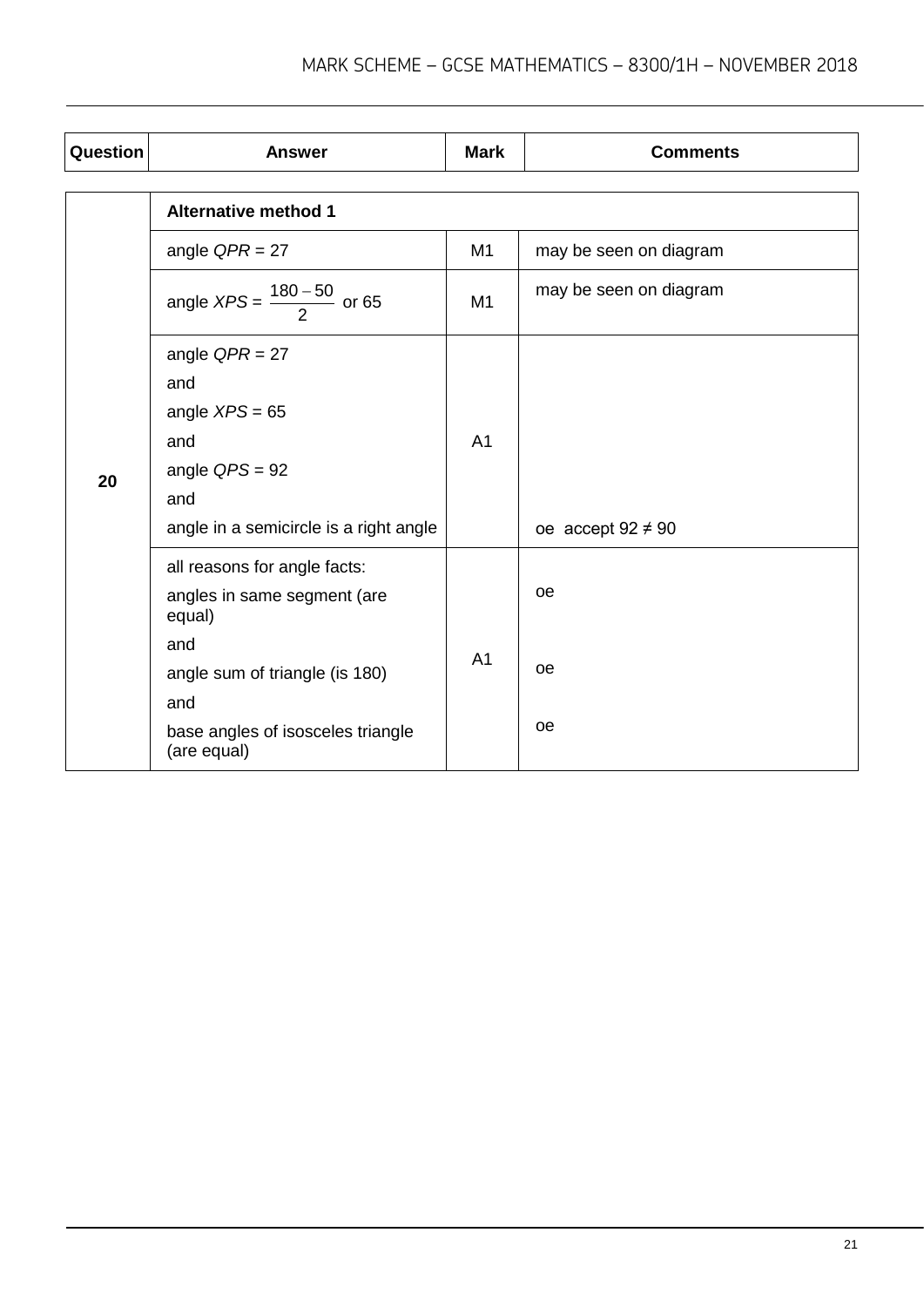| Question | <b>Answer</b>                                    | <b>Mark</b>    | <b>Comments</b>        |
|----------|--------------------------------------------------|----------------|------------------------|
|          |                                                  |                |                        |
|          | <b>Alternative method 2</b>                      |                |                        |
|          | angle $SXR = 180 - 50$ or 130<br>and             |                | may be seen on diagram |
|          | angle $XRS = 180 -$ their $130 - 27$<br>and      | M1             | angle $XRS = 23$       |
|          | angle $POS =$ their 23                           |                |                        |
|          | angle $XSP = \frac{180 - 50}{2}$ or 65           | M <sub>1</sub> | may be seen on diagram |
|          | angle $SXR = 130$                                |                |                        |
|          | and                                              |                |                        |
|          | angle $XRS = 23$                                 |                |                        |
|          | and                                              |                |                        |
|          | angle $PQS = 23$                                 | A <sub>1</sub> |                        |
|          | and                                              |                |                        |
| 20 cont  | $XSP = 65$                                       |                |                        |
|          | and                                              |                |                        |
|          | angle $QPS = 92$                                 |                |                        |
|          | and                                              |                |                        |
|          | angle in a semicircle is a right angle           |                | oe accept $92 \neq 90$ |
|          | all reasons for angle facts:                     |                |                        |
|          | angles on a straight line (add up to             |                | oe                     |
|          | 180)                                             |                |                        |
|          | and                                              |                |                        |
|          | angle sum of triangle (is 180)                   | A1             | oe                     |
|          | and                                              |                |                        |
|          | angles in same segment (are<br>equal)            |                | oe                     |
|          | and                                              |                |                        |
|          | base angles of isosceles triangle<br>(are equal) |                | oe                     |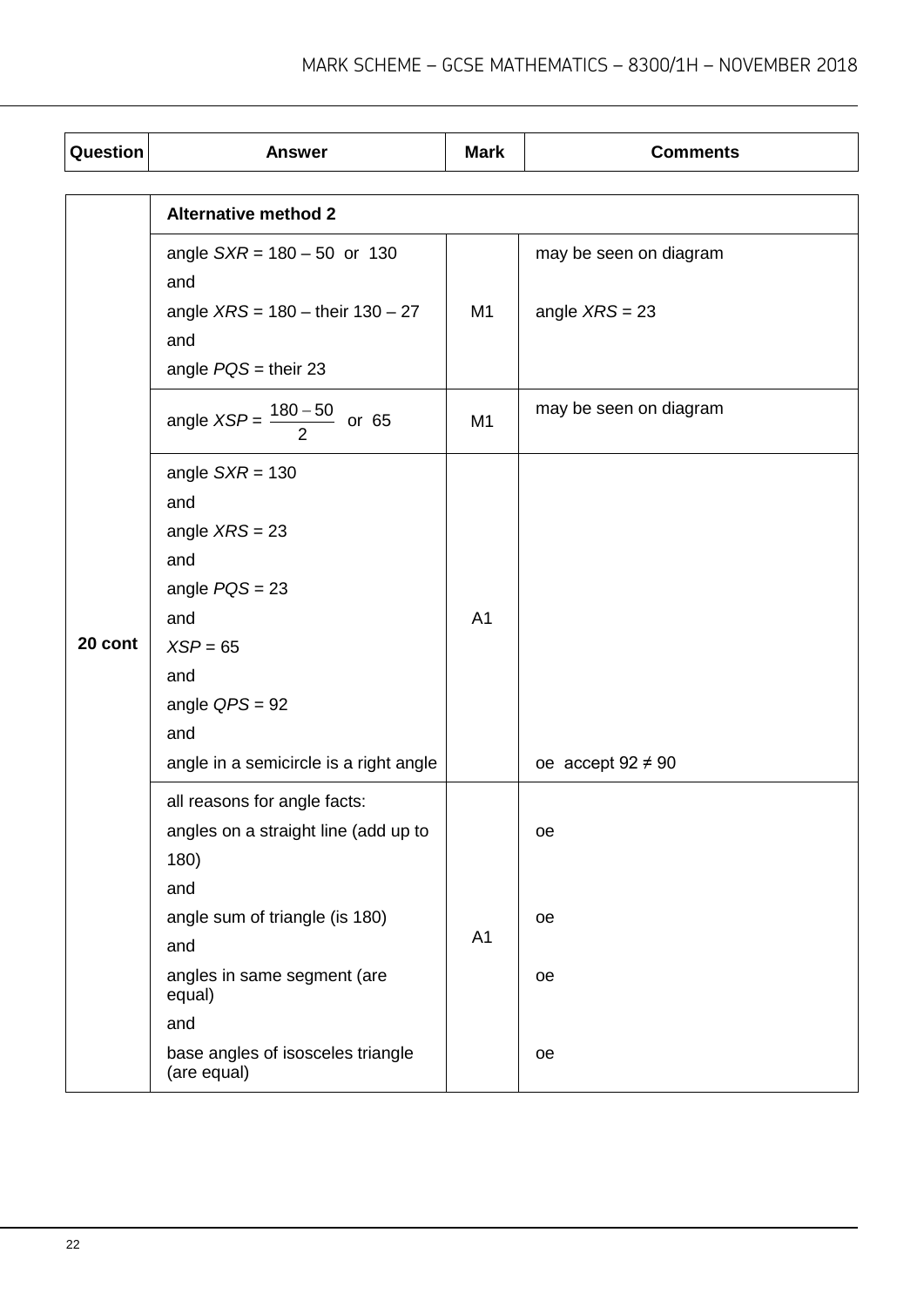| Question | <b>Answer</b>                                                                                                                                  | <b>Mark</b>        | <b>Comments</b>                                                                    |  |
|----------|------------------------------------------------------------------------------------------------------------------------------------------------|--------------------|------------------------------------------------------------------------------------|--|
|          | <b>Alternative method 1</b>                                                                                                                    |                    |                                                                                    |  |
|          | (second differences $=$ ) 4<br>or $2n^2$ or $a=2$                                                                                              | M <sub>1</sub>     | second difference seen at least once and<br>not contradicted                       |  |
|          | $11 - 2 \times 1^2$ and $26 - 2 \times 2^2$ and<br>$45 - 2 \times 3^2$ (and $68 - 2 \times 4^2$ )<br>or<br>9 and 18 and 27 (and 36)<br>or $9n$ | M <sub>1</sub> dep |                                                                                    |  |
|          | $2n^2 + 9n$                                                                                                                                    | A <sub>1</sub>     | oe                                                                                 |  |
|          | <b>Alternative method 2</b>                                                                                                                    |                    |                                                                                    |  |
| 21       | any two of<br>$a + b + c = 11$<br>$4a + 2b + c = 26$<br>$9a + 3b + c = 45$<br>$16a + 4b + c = 68$                                              | M <sub>1</sub>     |                                                                                    |  |
|          | $3a + b = 26 - 11$<br>and $5a + b = 45 - 26$<br>or<br>$a = 2$ and $b = 9$ (and $c = 0$ )                                                       | M <sub>1</sub> dep | oe.<br>obtains two correct equations in same<br>two variables from their equations |  |
|          | $2n^2 + 9n$                                                                                                                                    | A <sub>1</sub>     | oe                                                                                 |  |
|          | <b>Alternative method 3</b>                                                                                                                    |                    |                                                                                    |  |
|          | (second differences $=$ ) 4<br>or $2n^2$ or $a=2$                                                                                              | M1                 | second difference seen at least once and<br>not contradicted                       |  |
|          | $3a + b = 26 - 11$<br>and substitutes $a = 2$<br>or $b = 9$ or $9n$                                                                            | M1dep              |                                                                                    |  |
|          | $2n^2 + 9n$                                                                                                                                    | A1                 | oe                                                                                 |  |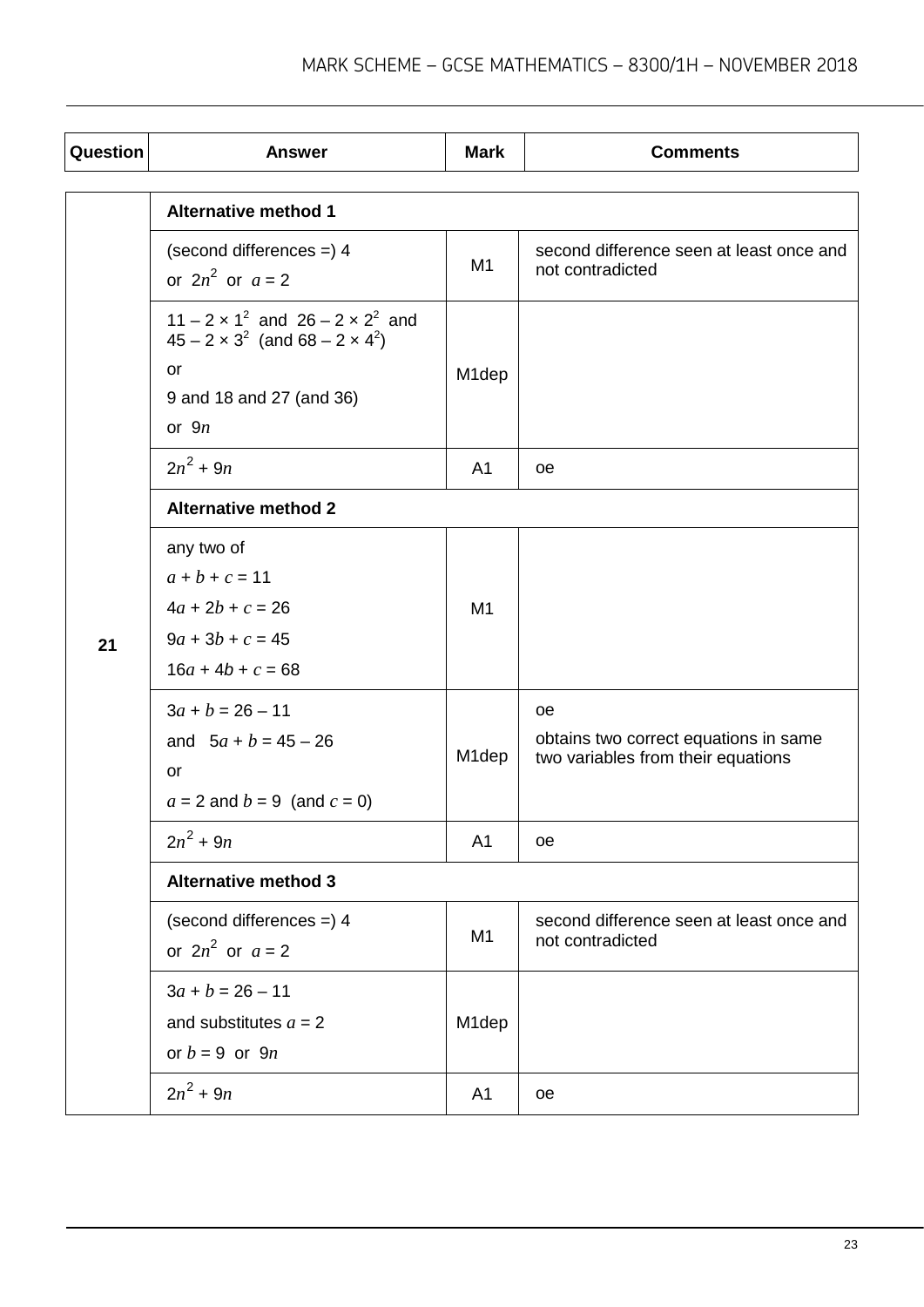| Question | <b>Answer</b>                                                                 | <b>Mark</b>                | <b>Comments</b>                                   |  |
|----------|-------------------------------------------------------------------------------|----------------------------|---------------------------------------------------|--|
|          | Any two of                                                                    |                            | oе                                                |  |
|          | $x(x-2)$ and $7(x + 4)$<br>and $(x - 2)(x + 4)$                               | M <sub>1</sub>             | $x(x-2)$ and $7(x + 4)$ cannot be<br>denominators |  |
|          | correct equation including<br>$x(x-2)$ and $7(x + 4)$<br>and $(x - 2)(x + 4)$ | M <sub>1</sub> dep         |                                                   |  |
|          | $x^2-2x+7x+28=x^2+4x-2x-8$                                                    | M <sub>1</sub> dep         | oe all brackets must be expanded                  |  |
|          | $-12$                                                                         | A <sub>1</sub>             |                                                   |  |
|          | <b>Alternative method 2</b>                                                   |                            |                                                   |  |
|          | $\frac{x(x-2)}{x+4} + 7 = x-2$                                                | M <sub>1</sub>             |                                                   |  |
| 22       | $\frac{x(x-2)}{x+4} = x-9$<br>or $x(x-2) = (x-9)(x + 4)$                      | M <sub>1</sub> dep         |                                                   |  |
|          | $x^2 - 2x = x^2 - 9x + 4x - 36$                                               | M <sub>1</sub> dep         | oe all brackets must be expanded                  |  |
|          | $-12$                                                                         | A <sub>1</sub>             |                                                   |  |
|          | <b>Alternative method 3</b>                                                   |                            |                                                   |  |
|          | $x + \frac{7(x+4)}{x-2} = x + 4$                                              | M <sub>1</sub>             |                                                   |  |
|          | $\frac{7(x+4)}{x-2} = 4$<br>or $7(x + 4) = 4(x - 2)$                          | M <sub>1</sub> dep         |                                                   |  |
|          | $7x + 28 = 4x - 8$                                                            | M <sub>1</sub> dep         | oe all brackets must be expanded                  |  |
|          | $-12$                                                                         | A <sub>1</sub>             |                                                   |  |
|          |                                                                               | <b>Additional Guidance</b> |                                                   |  |
|          | In Alt 1, do not allow $x \times x - 2$ or $7 \times x + 4$ unless recovered  |                            |                                                   |  |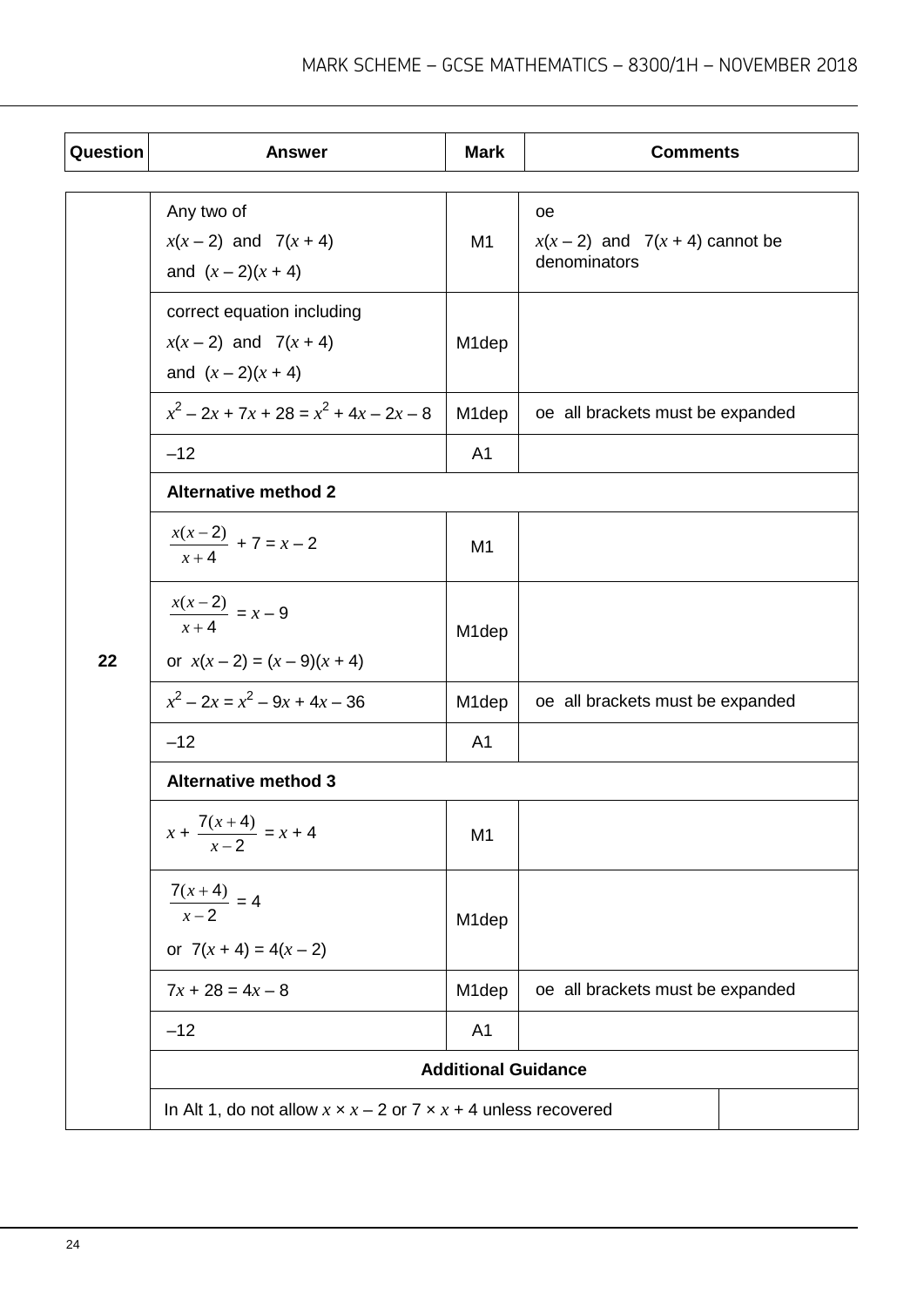| Question | <b>Answer</b>                            | <b>Mark</b>        | <b>Comments</b>      |  |  |
|----------|------------------------------------------|--------------------|----------------------|--|--|
| 23       | <b>Alternative method 1</b>              |                    |                      |  |  |
|          | $\sqrt{4}$ : $\sqrt{9}$ or 2:3           | M <sub>1</sub>     | length A : length B  |  |  |
|          | $30 \div$ their $3 \times$ their 2 or 20 | M1dep              | length A             |  |  |
|          | $480 \div$ their 20 or 24                | M <sub>1</sub> dep | area cross section A |  |  |
|          | their 24 $\div$ 4 $\times$ 9             | M <sub>1</sub> dep |                      |  |  |
|          | 54                                       | A <sub>1</sub>     |                      |  |  |
|          | <b>Alternative method 2</b>              |                    |                      |  |  |
|          | $\sqrt{4}$ : $\sqrt{9}$ or 2:3           | M <sub>1</sub>     | length A : length B  |  |  |
|          | $(\sqrt{4})^3$ : $(\sqrt{9})^3$ or 8:27  | M <sub>1</sub> dep | volume A : volume B  |  |  |
|          | $480 \div$ their 8 x their 27 or 1620    | M <sub>1</sub> dep | volume B             |  |  |
|          | their $1620 \div 30$                     | M <sub>1</sub> dep |                      |  |  |
|          | 54                                       | A <sub>1</sub>     |                      |  |  |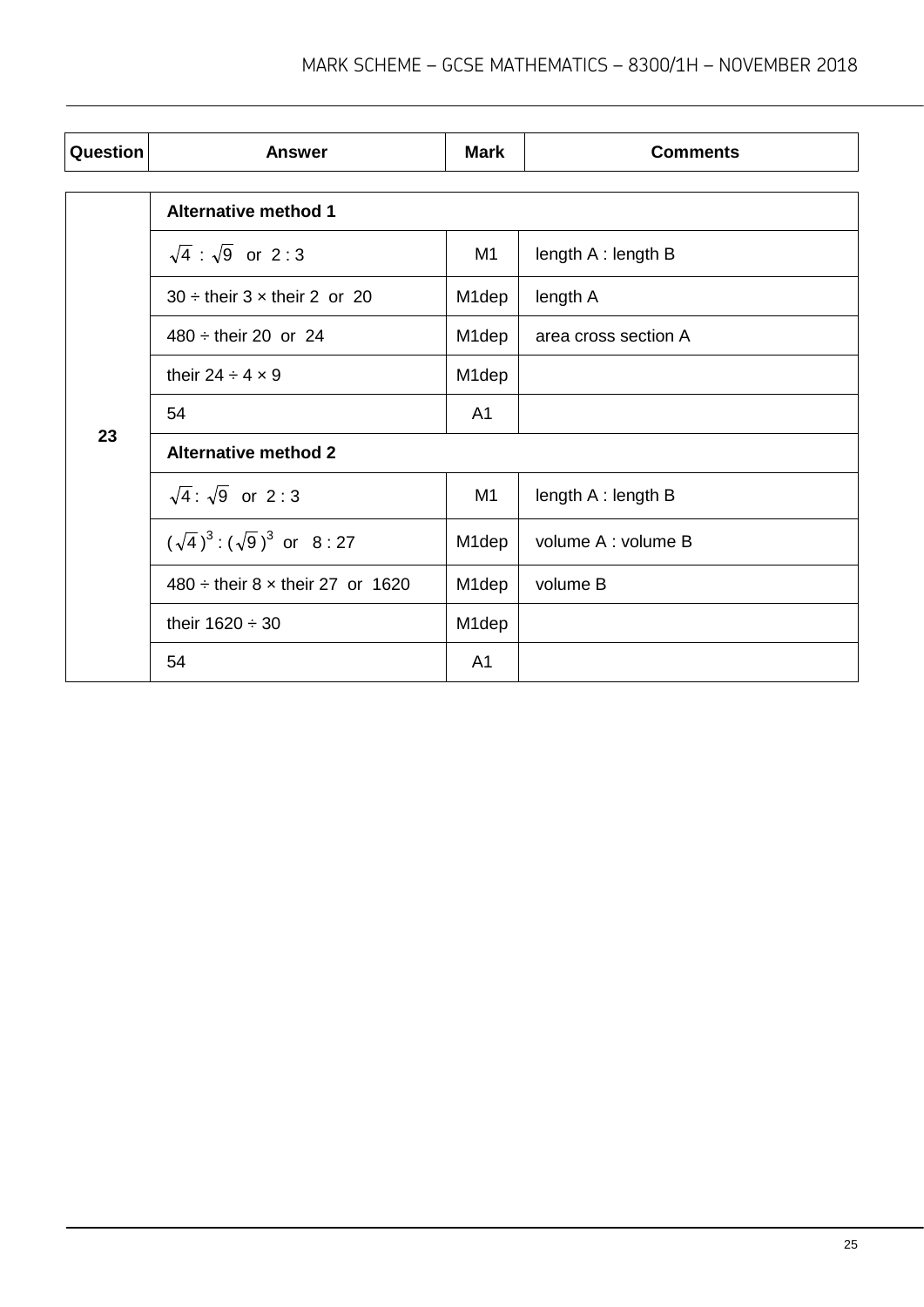| Question | <b>Answer</b>                                                                                                                      | <b>Mark</b>        | <b>Comments</b>                                                                                                                                     |               |
|----------|------------------------------------------------------------------------------------------------------------------------------------|--------------------|-----------------------------------------------------------------------------------------------------------------------------------------------------|---------------|
|          | <b>Alternative method 1</b>                                                                                                        |                    |                                                                                                                                                     |               |
|          | $rac{2\sqrt{6}}{\sqrt{5}} \times \frac{\sqrt{5}}{\sqrt{5}}$<br>or $\frac{\sqrt{3}}{\sqrt{10}} \times \frac{\sqrt{10}}{\sqrt{10}}$  | M <sub>1</sub>     |                                                                                                                                                     |               |
|          | $\frac{2\sqrt{30}}{5}$ or $\frac{4\sqrt{30}}{10}$<br>or $\frac{\sqrt{30}}{10}$                                                     | M <sub>1</sub> dep |                                                                                                                                                     |               |
|          | $3\sqrt{30}$<br>10                                                                                                                 | A1                 |                                                                                                                                                     |               |
|          | <b>Alternative method 2</b>                                                                                                        |                    |                                                                                                                                                     |               |
| 24       | $rac{2\sqrt{6}\sqrt{2}}{\sqrt{10}} - \frac{\sqrt{3}}{\sqrt{10}}$<br>or $\frac{2\sqrt{12}}{\sqrt{10}} - \frac{\sqrt{3}}{\sqrt{10}}$ | M1                 | oe common denominator<br>eg $\frac{2\sqrt{60}}{\sqrt{50}} - \frac{\sqrt{15}}{\sqrt{50}}$                                                            |               |
|          | $rac{4\sqrt{3}}{\sqrt{10}} - \frac{\sqrt{3}}{\sqrt{10}}$ or $rac{3\sqrt{3}}{\sqrt{10}}$                                            | M1dep              | oe common denominator and common<br>surd in numerator<br>$rac{4\sqrt{15}}{\sqrt{50}} - \frac{\sqrt{15}}{\sqrt{50}}$ or $rac{3\sqrt{15}}{\sqrt{50}}$ |               |
|          | $3\sqrt{30}$<br>10                                                                                                                 | A1                 |                                                                                                                                                     |               |
|          | <b>Additional Guidance</b>                                                                                                         |                    |                                                                                                                                                     |               |
|          | $3\sqrt{30}$<br>Ignore an attempt at further simplification after<br>10                                                            |                    |                                                                                                                                                     | <b>M1M1A1</b> |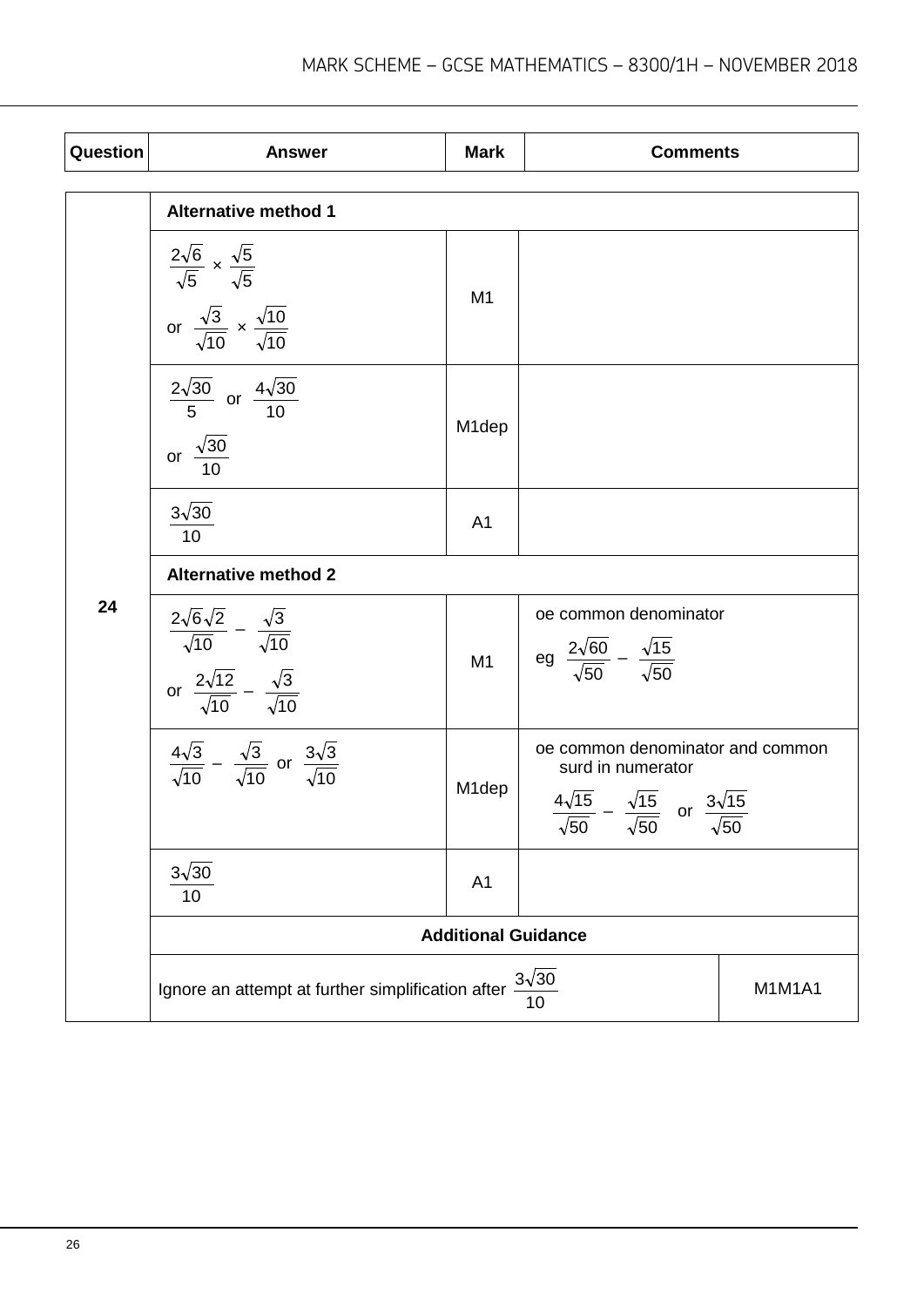| Question | <b>Answer</b>                                                                                                                  | <b>Mark</b>        | <b>Comments</b>                                                                                                                                                                                                                                                                                               |  |
|----------|--------------------------------------------------------------------------------------------------------------------------------|--------------------|---------------------------------------------------------------------------------------------------------------------------------------------------------------------------------------------------------------------------------------------------------------------------------------------------------------|--|
|          | <b>Alternative method 1</b>                                                                                                    |                    |                                                                                                                                                                                                                                                                                                               |  |
|          | $a(-3)^2 + b(-3) + c = 0$<br>or $a(3)^2 + b(3) + c = 0$                                                                        | M <sub>1</sub>     | oe                                                                                                                                                                                                                                                                                                            |  |
|          | any two of<br>$(-)6b = 0$ , $c = 18$ and $9a + 18 = 0$                                                                         | M <sub>1</sub> dep | oe                                                                                                                                                                                                                                                                                                            |  |
|          | $y = 18 - 2x^2$                                                                                                                | A <sub>1</sub>     | oe equation                                                                                                                                                                                                                                                                                                   |  |
|          | <b>Alternative method 2</b>                                                                                                    |                    |                                                                                                                                                                                                                                                                                                               |  |
| 25       | $y = 18 - 2x^2$                                                                                                                | B <sub>3</sub>     | oe equation<br>B2 correct equation missing $y =$<br>eg $18 - 2x^2$<br><b>B1</b><br>equation of a quadratic curve that passes<br>through $(-3, 0)$ or $(3, 0)$ or $(0, 18)$<br>condone missing $y =$<br>eg $(y=)$ 18 – $x^2$ or $(y=)$ $(3 + x)(3 - x)$<br>or $(y =) x^2 - 2x - 3$<br>or $(y = (x + 3)(x - 3)$ |  |
|          | <b>Additional Guidance</b>                                                                                                     |                    |                                                                                                                                                                                                                                                                                                               |  |
|          | Correct equations include<br>$y = 2(3 + x)(3 - x)$<br>$y = -2(x + 3)(x - 3)$<br>$y = (6 + 2x)(3 - x)$<br>$y = (3 + x)(6 - 2x)$ |                    |                                                                                                                                                                                                                                                                                                               |  |
|          | For B3, B2 or B1 ignore incorrect expansion after correct equation or<br>expression seen                                       |                    |                                                                                                                                                                                                                                                                                                               |  |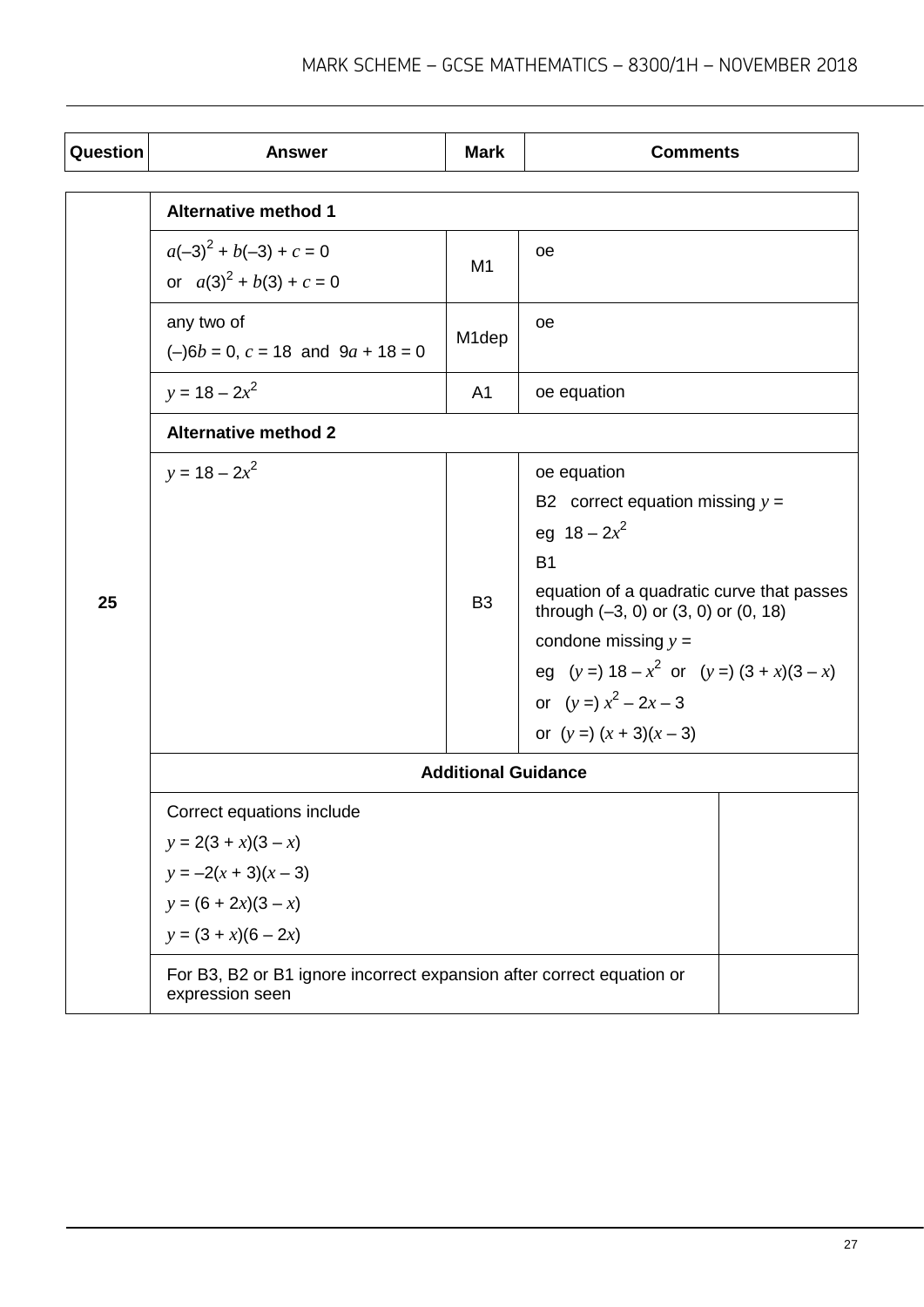| Question | <b>Answer</b>                                                                                                                       | <b>Mark</b>    | <b>Comments</b>                                             |  |
|----------|-------------------------------------------------------------------------------------------------------------------------------------|----------------|-------------------------------------------------------------|--|
|          | <b>Alternative method 1</b>                                                                                                         |                |                                                             |  |
|          | $0.5 \times 20 \times x \times \sin 60$<br>or 10x sin 60 or $5\sqrt{3}x$                                                            | M <sub>1</sub> | oe                                                          |  |
|          | $0.5 \times 20 \times x \times \sin 60 = 25\sqrt{3}$<br>or $x = 5$                                                                  | M1dep          | oe equation                                                 |  |
|          | (their $5)^2 + 20^2$<br>$-2 \times$ their $5 \times 20 \times \cos 60$<br>or $25 + 400 - 200 \cos 60$<br>or 325                     | M <sub>1</sub> | oe<br>their 5 must be their value of $x$                    |  |
|          | $\sqrt{\text{their }325}$                                                                                                           | M1dep          | dep on 3rd M1<br>their 325 can be unsimplified              |  |
|          | $5\sqrt{13}$                                                                                                                        | A1             |                                                             |  |
| 26       | <b>Alternative method 2</b>                                                                                                         |                |                                                             |  |
|          | $0.5 \times 20 \times h = 25\sqrt{3}$<br>or $h = \frac{5\sqrt{3}}{2}$                                                               | M1             | oe any letter<br>$h$ is perpendicular height for 20 cm base |  |
|          | their $\frac{5\sqrt{3}}{3}$<br>$sin 60 =$ —<br>$\mathcal{X}$<br>or $x = 5$                                                          | M1dep          | oe                                                          |  |
|          | (their 5) <sup>2</sup> + 20 <sup>2</sup><br>$-2 \times$ their $5 \times 20 \times \cos 60$<br>or $25 + 400 - 200 \cos 60$<br>or 325 | M <sub>1</sub> | oe<br>their 5 must be their value of $x$                    |  |
|          | $\sqrt{\text{their }325}$                                                                                                           | M1dep          | dep on 3rd M1<br>their 325 can be unsimplified              |  |
|          | $5\sqrt{13}$                                                                                                                        | A1             |                                                             |  |